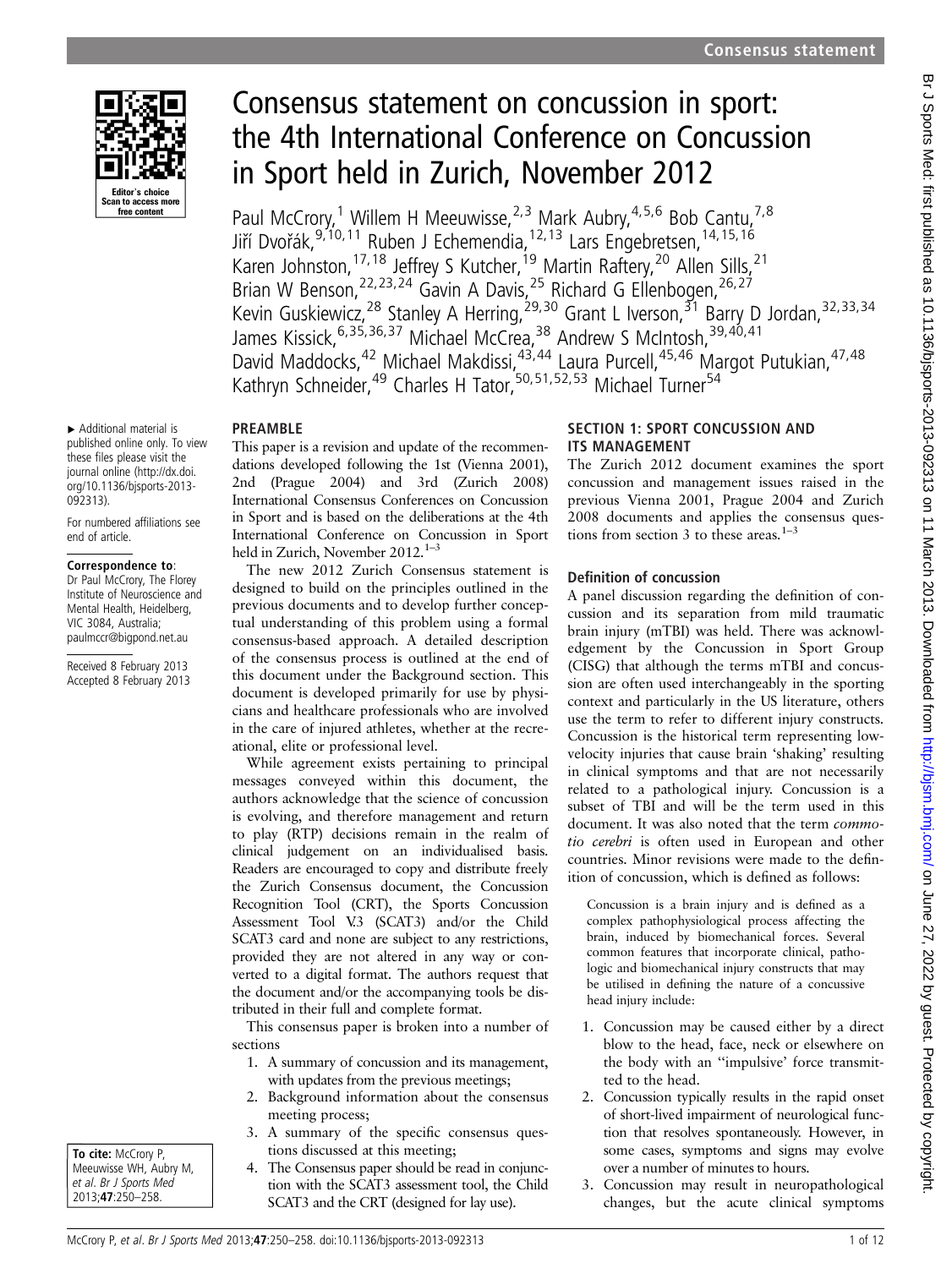largely reflect a functional disturbance rather than a structural injury and, as such, no abnormality is seen on standard structural neuroimaging studies.

4. Concussion results in a graded set of clinical symptoms that may or may not involve loss of consciousness. Resolution of the clinical and cognitive symptoms typically follows a sequential course. However, it is important to note that in some cases symptoms may be prolonged.

## Recovery of concussion

The majority (80–90%) of concussions resolve in a short (7– 10 day) period, although the recovery time frame may be longer in children and adolescents.<sup>2</sup>

## Symptoms and signs of acute concussion

The diagnosis of acute concussion usually involves the assessment of a range of domains including clinical symptoms, physical signs, cognitive impairment, neurobehavioural features and sleep disturbance. Furthermore, a detailed concussion history is an important part of the evaluation both in the injured athlete and when conducting a preparticipation examination. The detailed clinical assessment of concussion is outlined in the SCAT3 and Child SCAT3 forms, which are given in the appendix to this document.

The suspected diagnosis of concussion can include one or more of the following clinical domains:

- 1. Symptoms—somatic (eg, headache), cognitive (eg, feeling like in a fog) and/or emotional symptoms (eg, lability);
- 2. Physical signs (eg, loss of consciousness (LOC), amnesia);
- 3. Behavioural changes (eg, irritability);
- 4. Cognitive impairment (eg, slowed reaction times);
- 5. Sleep disturbance (eg, insomnia).

If any one or more of these components are present, a concussion should be suspected and the appropriate management strategy instituted.

## On-field or sideline evaluation of acute concussion

When a player shows ANY features of a concussion:

- A. The player should be evaluated by a physician or other licensed healthcare provider onsite using standard emergency management principles and particular attention should be given to excluding a cervical spine injury.
- B. The appropriate disposition of the player must be determined by the treating healthcare provider in a timely manner. If no healthcare provider is available, the player should be safely removed from practice or play and urgent referral to a physician arranged.
- C. Once the first aid issues are addressed, an assessment of the concussive injury should be made using the SCAT3 or other sideline assessment tools.
- D. The player should not be left alone following the injury and serial monitoring for deterioration is essential over the initial few hours following injury.
- E. A player with diagnosed concussion should not be allowed to RTP on the day of injury.

Sufficient time for assessment and adequate facilities should be provided for the appropriate medical assessment both on and off the field for all injured athletes. In some sports, this may require rule change to allow an appropriate off-field medical assessment to occur without affecting the flow of the game or unduly penalising the injured player's team. The final determination regarding concussion diagnosis and/or fitness to play is a medical decision based on clinical judgement.

Sideline evaluation of cognitive function is an essential component in the assessment of this injury. Brief neuropsychological test batteries that assess attention and memory function have been shown to be practical and effective. Such tests include the SCAT3, which incorporates the Maddocks' questions<sup>4  $5$ </sup> and the Standardized Assessment of Concussion  $(SAC)$ .<sup>6–8</sup> It is worth noting that standard orientation questions (eg, time, place and person) have been shown to be unreliable in the sporting situation when compared with memory assessment.<sup>5</sup>  $\frac{9}{9}$  It is recognised, however, that abbreviated testing paradigms are designed for rapid concussion screening on the sidelines and are not meant to replace comprehensive neuropsychological testing which should ideally be performed by trained neuropsychologists who are sensitive to subtle deficits that may exist beyond the acute episode; nor should they be used as a stand-alone tool for the ongoing management of sports concussions.

It should also be recognised that the appearance of symptoms or cognitive deficit might be delayed several hours following a concussive episode and that concussion should be seen as an evolving injury in the acute stage.

## Evaluation in the emergency room or office by medical personnel

An athlete with concussion may be evaluated in the emergency room or doctor's office as a point of first contact following injury or may have been referred from another care provider. In addition to the points outlined above, the key features of this examination should encompass:

- A. A medical assessment including a comprehensive history and detailed neurological examination including a thorough assessment of mental status, cognitive functioning, gait and balance.
- B. A determination of the clinical status of the patient, including whether there has been improvement or deterioration since the time of injury. This may involve seeking additional information from parents, coaches, teammates and eyewitnesses to the injury.
- C. A determination of the need for emergent neuroimaging in order to exclude a more severe brain injury involving a structural abnormality.

In large part, these points above are included in the SCAT3 assessment.

## Concussion investigations

A range of additional investigations may be utilised to assist in the diagnosis and/or exclusion of injury. Conventional structural neuroimaging is typically normal in concussive injury. Given that caveat, the following suggestions are made: Brain CT (or where available an MR brain scan) contributes little to concussion evaluation but should be employed whenever suspicion of an intracerebral or structural lesion (eg, skull fracture) exists. Examples of such situations may include prolonged disturbance of the conscious state, focal neurological deficit or worsening symptoms.

Other imaging modalities such as fMRI demonstrate activation patterns that correlate with symptom severity and recovery in concussion.10–<sup>14</sup> Although not part of routine assessment at the present time, they nevertheless provide additional insight to pathophysiological mechanisms. Alternative imaging technologies (eg, positron emission tomography, diffusion tensor imaging, magnetic resonance spectroscopy, functional connectivity), while demonstrating some compelling findings, are still at early stages of development and cannot be recommended other than in a research setting.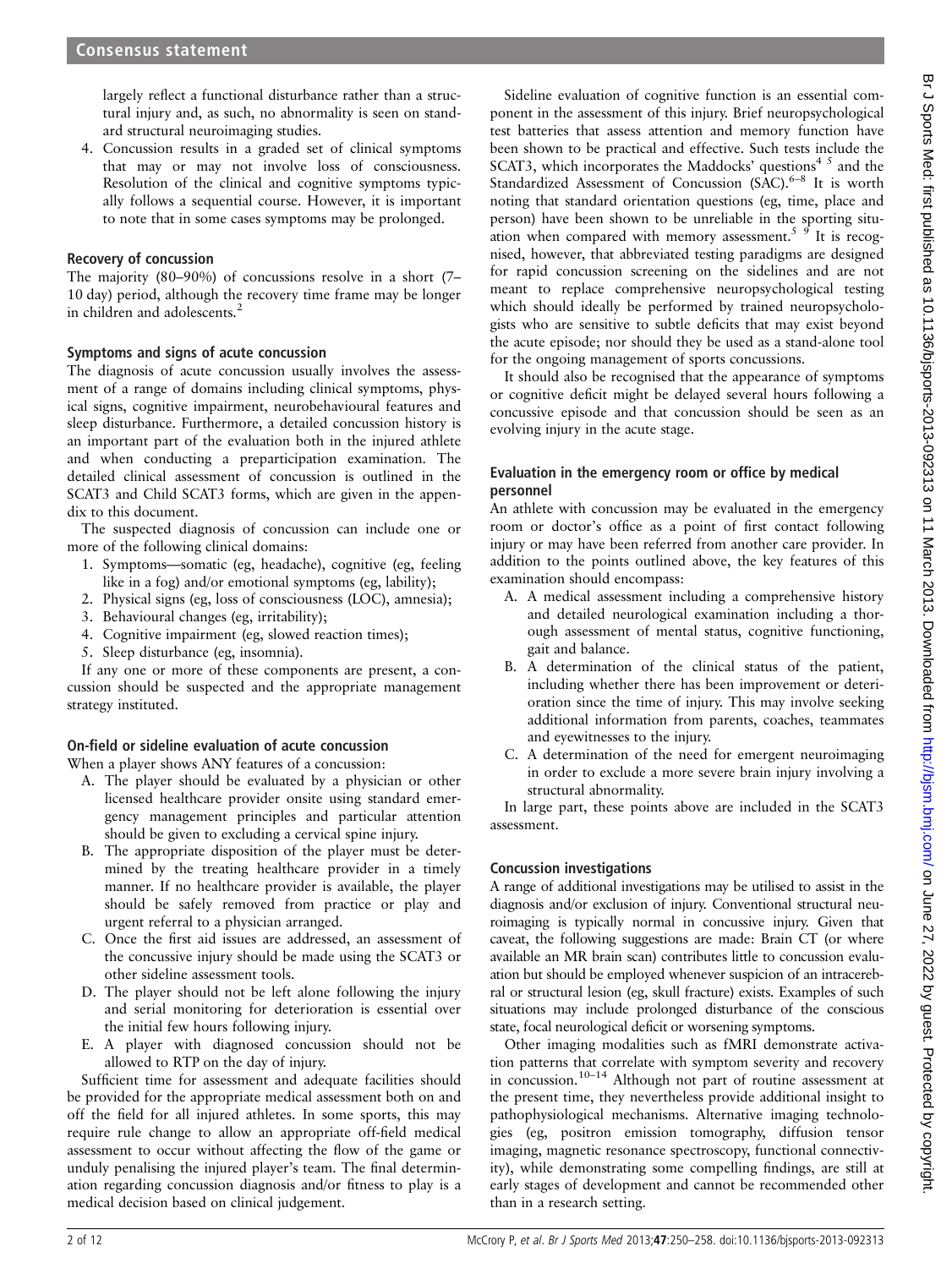Published studies, using both sophisticated force plate technology, as well as those using less sophisticated clinical balance tests (eg, Balance Error Scoring System (BESS)), have identified acute postural stability deficits lasting approximately 72 h following sports-related concussion. It appears that postural stability testing provides a useful tool for objectively assessing the motor domain of neurological functioning, and should be considered as a reliable and valid addition to the assessment of athletes suffering from concussion, particularly where the symptoms or signs indicate a balance component.<sup>15-21</sup>

The significance of Apolipoprotein (Apo) E4, ApoE promoter gene, Tau polymerase and other genetic markers in the management of sports concussion risk or injury outcome is unclear at this time.<sup>22</sup> <sup>23</sup> Evidence from human and animal studies in more severe traumatic brain injury demonstrates induction of a variety of genetic and cytokine factors such as: insulin-like growth factor 1 (IGF-1), IGF binding protein 2, Fibroblast growth factor, Cu-Zn superoxide dismutase, superoxide dismutase 1 (SOD-1), nerve growth factor, glial fibrillar acidic protein (GFAP) and S-100. How such factors are affected in sporting concussion is not known at this stage.<sup>24–31</sup> In addition, biochemical serum and cerebral spinal fluid biomarkers of brain injury (including S-100, neuron-specific enolase (NSE), myelin basic protein (MBP), GFAP, tau, etc) have been proposed as a means by which cellular damage may be detected if present.<sup>32–38</sup> There is currently insufficient evidence, however, to justify the routine use of these biomarkers clinically.

Different electrophysiological recording techniques (eg, evoked response potential (ERP), cortical magnetic stimulation and electroencephalography) have demonstrated reproducible abnormalities in the postconcussive state; however, not all studies reliably differentiated concussed athletes from controls.39–<sup>45</sup> The clinical significance of these changes remains to be established.

## Neuropsychological assessment

The application of neuropsychological (NP) testing in concussion has been shown to be of clinical value and contributes significant information in concussion evaluation.46–<sup>51</sup> Although cognitive recovery largely overlaps with the time course of symptom recovery in most cases, it has been demonstrated that cognitive recovery may occasionally precede or more commonly follow clinical symptom resolution, suggesting that the assessment of cognitive function should be an important component in the overall assessment of concussion and, in particular, any RTP protocol.<sup>52 53</sup> It must be emphasised, however, that NP assessment should not be the sole basis of management decisions. Rather, it should be seen as an aid to the clinical decisionmaking process in conjunction with a range of assessments of different clinical domains and investigational results.

It is recommended that all athletes should have a clinical neurological assessment (including assessment of their cognitive function) as part of their overall management. This will normally be performed by the treating physician often in conjunction with computerised neuropsychological screening tools.

Formal NP testing is not required for all athletes; however, when this is considered necessary, it should ideally be performed by a trained neuropsychologist. Although neuropsychologists are in the best position to interpret NP tests by virtue of their background and training, the ultimate RTP decision should remain a medical one in which a multidisciplinary approach, when possible, has been taken. In the absence of NP and other (eg, formal balance assessment) testing, a more conservative RTP approach may be appropriate.

NP testing may be used to assist RTP decisions and is typically performed when an athlete is clinically asymptomatic; however, NP assessment may add important information in the early stages following injury.<sup>54 55</sup> There may be particular situations where testing is performed early to assist in determining aspects of management, for example, return to school in a paediatric athlete. This will normally be best determined in consultation with a trained neuropsychologist.<sup>56 57</sup>

Baseline NP testing was considered by the panel and was not felt to be required as a mandatory aspect of every assessment; however, it may be helpful to add useful information to the overall interpretation of these tests. It also provides an additional educative opportunity for the physician to discuss the significance of this injury with the athlete. At present, there is insufficient evidence to recommend the widespread routine use of baseline neuropsychological testing.

## Concussion management

The cornerstone of concussion management is physical and cognitive rest until the acute symptoms resolve and then a graded programme of exertion prior to medical clearance and RTP. The current published evidence evaluating the effect of rest following a sports-related concussion is sparse. An initial period of rest in the acute symptomatic period following injury (24–48 h) may be of benefit. Further research to evaluate the long-term outcome of rest, and the optimal amount and type of rest, is needed. In the absence of evidence-based recommendations, a sensible approach involves the gradual return to school and social activities ( prior to contact sports) in a manner that does not result in a significant exacerbation of symptoms.

Low-level exercise for those who are slow to recover may be of benefit, although the optimal timing following injury for initiation of this treatment is currently unknown.

As described above, the majority of injuries will recover spontaneously over several days. In these situations, it is expected that an athlete will proceed progressively through a stepwise RTP strategy.<sup>58</sup>

# Graduated RTP protocol

RTP protocol following a concussion follows a stepwise process as outlined in table 1.

With this stepwise progression, the athlete should continue to proceed to the next level if asymptomatic at the current level. Generally, each step should take 24 h so that an athlete would take approximately 1 week to proceed through the full rehabilitation protocol once they are asymptomatic at rest and with provocative exercise. If any postconcussion symptoms occur while in the stepwise programme, then the patient should drop back to the previous asymptomatic level and try to progress again after a further 24 h period of rest has passed.

## Same day RTP

It was unanimously agreed that no RTP on the day of concussive injury should occur. There are data demonstrating that at the collegiate and high school levels, athletes allowed to RTP on the same day may demonstrate NP deficits postinjury that may not be evident on the sidelines and are more likely to have delayed onset of symptoms.59–<sup>65</sup>

## 'Difficult' or persistently symptomatic concussion patient

Persistent symptoms (>10 days) are generally reported in 10–15% of concussions. In general, symptoms are not specific to concussion and it is important to consider other pathologies.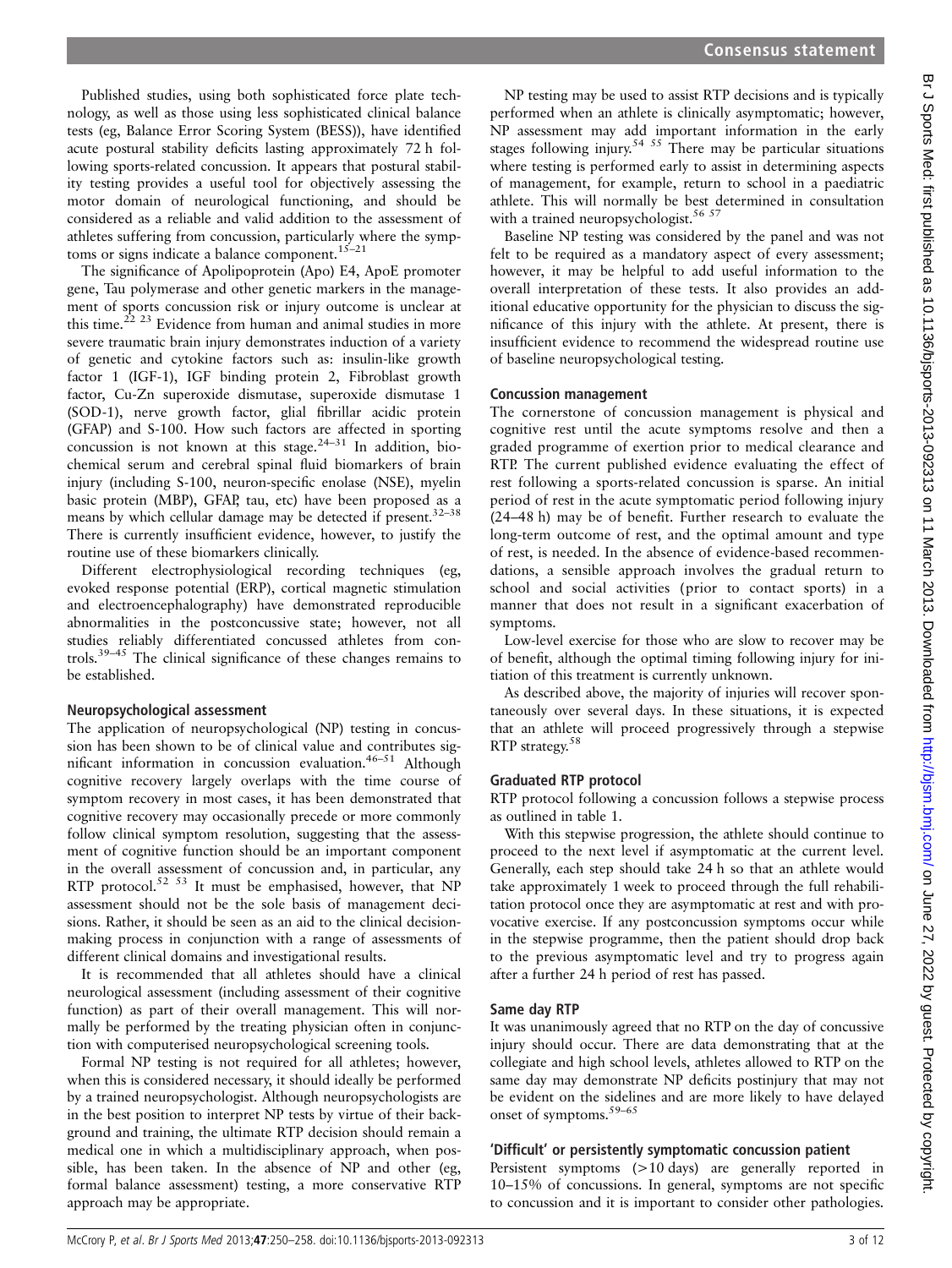#### Table 1 Graduated return to play protocol

| <b>Rehabilitation</b><br>stage    | <b>Functional exercise at each</b><br>stage of rehabilitation                                                                                    | Objective of each<br>stage                                              |
|-----------------------------------|--------------------------------------------------------------------------------------------------------------------------------------------------|-------------------------------------------------------------------------|
| 1. No activity                    | Symptom limited physical and<br>cognitive rest                                                                                                   | Recovery                                                                |
| 2. Light aerobic<br>exercise      | Walking, swimming or<br>stationary cycling keeping<br>intensity <70% maximum<br>permitted heart rate<br>No resistance training                   | Increase HR                                                             |
| 3. Sport-specific<br>exercise     | Skating drills in ice hockey,<br>running drills in soccer. No<br>head impact activities                                                          | Add movement                                                            |
| 4. Non-contact<br>training drills | Progression to more complex<br>training drills, eg, passing drills<br>in football and ice hockey<br>May start progressive<br>resistance training | Exercise, coordination<br>and cognitive load                            |
| 5. Full-contact<br>practice       | Following medical clearance<br>participate in normal training<br>activities                                                                      | Restore confidence and<br>assess functional skills<br>by coaching staff |
| 6. Return to play                 | Normal game play                                                                                                                                 |                                                                         |

Cases of concussion in sport where clinical recovery falls outside the expected window (ie, 10 days) should be managed in a multidisciplinary manner by healthcare providers with experience in sports-related concussion.

## Psychological management and mental health issues

Psychological approaches may have potential application in this injury, particularly with the modifiers listed below.<sup>66 67</sup> Physicians are also encouraged to evaluate the concussed athlete for affective symptoms such as depression and anxiety as these symptoms are common in all forms of traumatic brain injury.<sup>58</sup>

## Role of pharmacological therapy

Pharmacological therapy in sports concussion may be applied in two distinct situations. The first of these situations is the management of specific and/or prolonged symptoms (eg, sleep disturbance, anxiety, etc). The second situation is where drug therapy is used to modify the underlying pathophysiology of the condition with the aim of shortening the duration of the concussion symptoms.<sup>68</sup> In broad terms, this approach to management should be only considered by clinicians experienced in concussion management.

An important consideration in RTP is that concussed athletes should not only be symptom-free, but also they should not be taking any pharmacological agents/medications that may mask or modify the symptoms of concussion. Where antidepressant therapy may be commenced during the management of a concussion, the decision to RTP while still on such medication must be considered carefully by the treating clinician.

## Role of preparticipation concussion evaluation

Recognising the importance of a concussion history, and appreciating the fact that many athletes will not recognise all the concussions they may have suffered in the past, a detailed concussion history is of value.<sup>69-72</sup> Such a history may preidentify athletes who fit into a high-risk category and provides an opportunity for the healthcare provider to educate the athlete in regard to the significance of concussive injury. A structured concussion history should include specific questions as to previous symptoms of a concussion and length of recovery; not

just the perceived number of past concussions. It is also worth noting that dependence on the recall of concussive injuries by teammates or coaches has been demonstrated to be unreliable.<sup>69</sup> The clinical history should also include information about all previous head, face or cervical spine injuries as these may also have clinical relevance. It is worth emphasising that in the setting of maxillofacial and cervical spine injuries, coexistent concussive injuries may be missed unless specifically assessed. Questions pertaining to disproportionate impact versus symptom severity matching may alert the clinician to a progressively increasing vulnerability to injury. As part of the clinical history, it is advised that details regarding protective equipment employed at the time of injury be sought, both for recent and remote injuries.

There is an additional and often unrecognised benefit of the preparticipation physical examination insofar as the evaluation allows for an educative opportunity with the player concerned as well as consideration of modification of playing behaviour if required.

## Modifying factors in concussion management

A range of 'modifying' factors may influence the investigation and management of concussion and, in some cases, may predict the potential for prolonged or persistent symptoms. However, in some cases, the evidence for their efficacy is limited. These modifiers would be important to consider in a detailed concussion history and are outlined in table 2.

#### Female gender

The role of female gender as a possible modifier in the management of concussion was discussed at length by the panel. There was no unanimous agreement that the current published research evidence is conclusive enough for this to be included as a modifying factor, although it was accepted that gender may be a risk factor for injury and/or influence injury severity.73–<sup>75</sup>

## Significance of LOC

In the overall management of moderate-to-severe traumatic brain injury, duration of LOC is an acknowledged predictor of

| <b>Table 2</b> Concussion modifiers |                                                                                                                                                           |  |
|-------------------------------------|-----------------------------------------------------------------------------------------------------------------------------------------------------------|--|
| <b>Factors</b>                      | Modifier                                                                                                                                                  |  |
| Symptoms                            | Number<br>Duration (>10 days)<br>Severity                                                                                                                 |  |
| Signs                               | Prolonged loss of consciousness (LOC) (>1 min),<br>Amnesia                                                                                                |  |
| Sequelae                            | Concussive convulsions                                                                                                                                    |  |
| <b>Temporal</b>                     | Frequency-repeated concussions over time<br>Timing-injuries close together in time<br>'Recency'-recent concussion or traumatic brain<br>injury (TBI)      |  |
| Threshold                           | Repeated concussions occurring with progressively<br>less impact force or slower recovery after each<br>successive concussion                             |  |
| Age                                 | Child and adolescent $\left($ < 18 years old)                                                                                                             |  |
| Comorbidities and<br>premorbidities | Migraine, depression or other mental health<br>disorders, attention deficit hyperactivity disorder<br>(ADHD), learning disabilities (LD), sleep disorders |  |
| Medication                          | Psychoactive drugs, anticoagulants                                                                                                                        |  |
| <b>Behaviour</b>                    | Dangerous style of play                                                                                                                                   |  |
| Sport                               | High-risk activity, contact and collision sport, high<br>sporting level                                                                                   |  |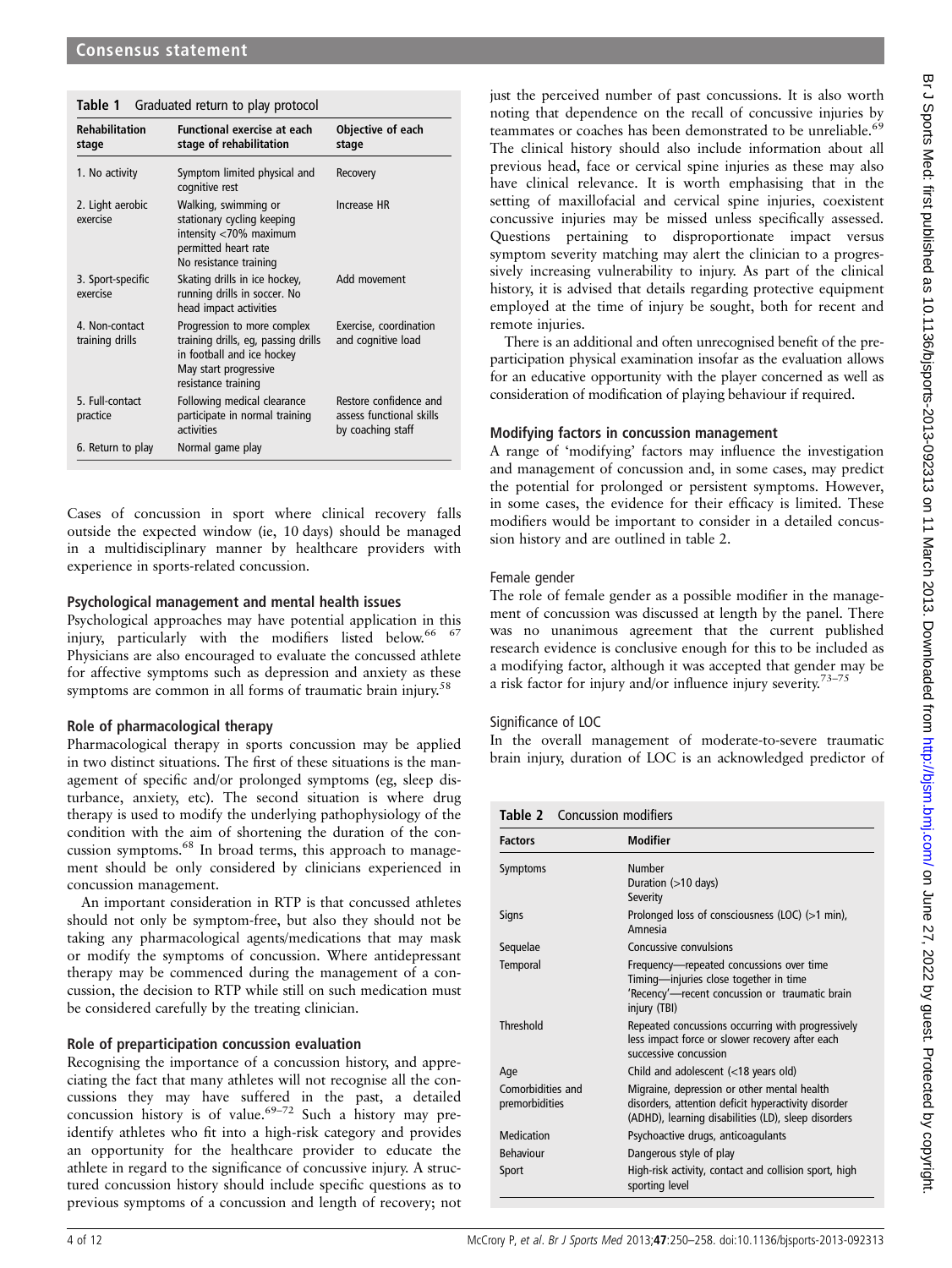Br J Sports Med: first published as 10.1136/bjsports-2013-092313 on 11 March 2013. Downloaded from http://bjsm.bmj.com/ on June 27, 2022 by guest. Protected by copyright Br J Sports Med: first published as 10.1136/bjsports-2013-009219 on 11 March 2013. Downloaded from <http://bjsm.bmj.com/> On June 27, 2022 by guest. Protected by copyright.

outcome.<sup>76</sup> Although published findings in concussion describe LOC associated with specific, early cognitive deficits, it has not been noted as a measure of injury severity.<sup>77</sup> <sup>78</sup> Consensus discussion determined that prolonged (>1 min duration) LOC would be considered as a factor that may modify management.

#### Significance of amnesia and other symptoms

There is renewed interest in the role of post-traumatic amnesia and its role as a surrogate measure of injury severity.<sup>64</sup> 79 80 Published evidence suggests that the nature, burden and duration of the clinical postconcussive symptoms may be more important than the presence or duration of amnesia alone.77 81 82 Further, it must be noted that retrograde amnesia varies with the time of measurement postinjury and hence is poorly reflective of injury severity.83 84

## Motor and convulsive phenomena

A variety of immediate motor phenomena (eg, tonic posturing) or convulsive movements may accompany a concussion. Although dramatic, these clinical features are generally benign and require no specific management beyond the standard treatment of the underlying concussive injury.<sup>85 86</sup>

## Depression

Mental health issues (such as depression) have been reported as a consequence of all levels of traumatic brain injury including sports-related concussion. Neuroimaging studies using fMRI suggest that a depressed mood following concussion may reflect an underlying pathophysiological abnormality consistent with a limbic-frontal model of depression.<sup>34</sup>  $87-\frac{6}{7}$  Although such mental health issues may be multifactorial in nature, it is recommended that the treating physician consider these issues in the management of concussed patients.

## SPECIAL POPULATIONS

#### Child and adolescent athlete

The evaluation and management recommendations contained herein can be applied to children and adolescents down to the age of 13 years. Below that age, children report concussion symptoms different from adults and would require age-appropriate symptom checklists as a component of assessment. An additional consideration in assessing the child or adolescent athlete with a concussion is that the clinical evaluation by the healthcare professional may need to include both patient and parent input, and possibly teacher and school input when appropriate.<sup>98-104</sup> A child SCAT3 has been developed to assess concussion (see appendix) for individuals aged 5–12 years.

The decision to use NP testing is broadly the same as the adult assessment paradigm, although there are some differences. The timing of testing may differ in order to assist planning in school and home management. If cognitive testing is performed, then it must be developmentally sensitive until late teen years due to the ongoing cognitive maturation that occurs during this period, which in turn limits the utility of comparison to either the person's own baseline performance or to population norms.<sup>20</sup> In this age group, it is more important to consider the use of trained paediatric neuropsychologists to interpret assessment data, particularly in children with learning disorders and/or ADHD who may need more sophisticated assessment strategies.<sup>56 57 98</sup>

It was agreed by the panel that no return to sport or activity should occur before the child/adolescent athlete has managed to return to school successfully. In addition, the concept of 'cognitive rest' was highlighted with special reference to a child's need to limit exertion with activities of daily living that may exacerbate

symptoms. School attendance and activities may also need to be modified to avoid provocation of symptoms. Children should not be returned to sport until clinically completely symptom-free, which may require a longer time frame than for adults.

Because of the different physiological response and longer recovery after concussion and specific risks (eg, diffuse cerebral swelling) related to head impact during childhood and adolescence, a more conservative RTP approach is recommended. It is appropriate to extend the amount of time of asymptomatic rest and/or the length of the graded exertion in children and adolescents. It is not appropriate for a child or adolescent athlete with concussion to RTP on the same day as the injury, regardless of the level of athletic performance. Concussion modifiers apply even more to this population than adults and may mandate more cautious RTP advice.

## Elite versus non-elite athletes

All athletes, regardless of the level of participation, should be managed using the same treatment and RTP paradigm. The available resources and expertise in concussion evaluation are of more importance in determining management than a separation between elite and non-elite athlete management. Although formal NP testing may be beyond the resources of many sports or individuals, it is recommended that, in all organised high-risk sports, consideration be given to having this cognitive evaluation, regardless of the age or level of performance.

## Chronic traumatic encephalopathy

Clinicians need to be mindful of the potential for long-term problems in the management of all athletes. However, it was agreed that chronic traumatic encephalopathy (CTE) represents a distinct tauopathy with an unknown incidence in athletic populations. It was further agreed that a cause and effect relationship has not as yet been demonstrated between CTE and concussions or exposure to contact sports.<sup>105–114</sup> At present, the interpretation of causation in the modern CTE case studies should proceed cautiously. It was also recognised that it is important to address the fears of parents/athletes from media pressure related to the possibility of CTE.

## INJURY PREVENTION

#### Protective equipment—mouthguards and helmets

There is no good clinical evidence that currently available protective equipment will prevent concussion, although mouthguards have a definite role in preventing dental and orofacial injury. Biomechanical studies have shown a reduction in impact forces to the brain with the use of head gear and helmets, but these findings have not been translated to show a reduction in concussion incidence. For skiing and snowboarding, there are a number of studies to suggest that helmets provide protection against head and facial injury and hence should be recommended for participants in alpine sports. $115-118$  In specific sports such as cycling, motor and equestrian sports, protective helmets may prevent other forms of head injury (eg, skull fracture) that are related to falling on hard surfaces and may be an important injury prevention issue for those sports. $118-130$ 

## Rule change

Consideration of rule changes to reduce the head injury incidence or severity may be appropriate where a clear-cut mechanism is implicated in a particular sport. An example of this is in football (soccer) where research studies demonstrated that upper limb to head contact in heading contests accounted for approximately 50% of concussions.<sup>131</sup> As noted earlier, rule changes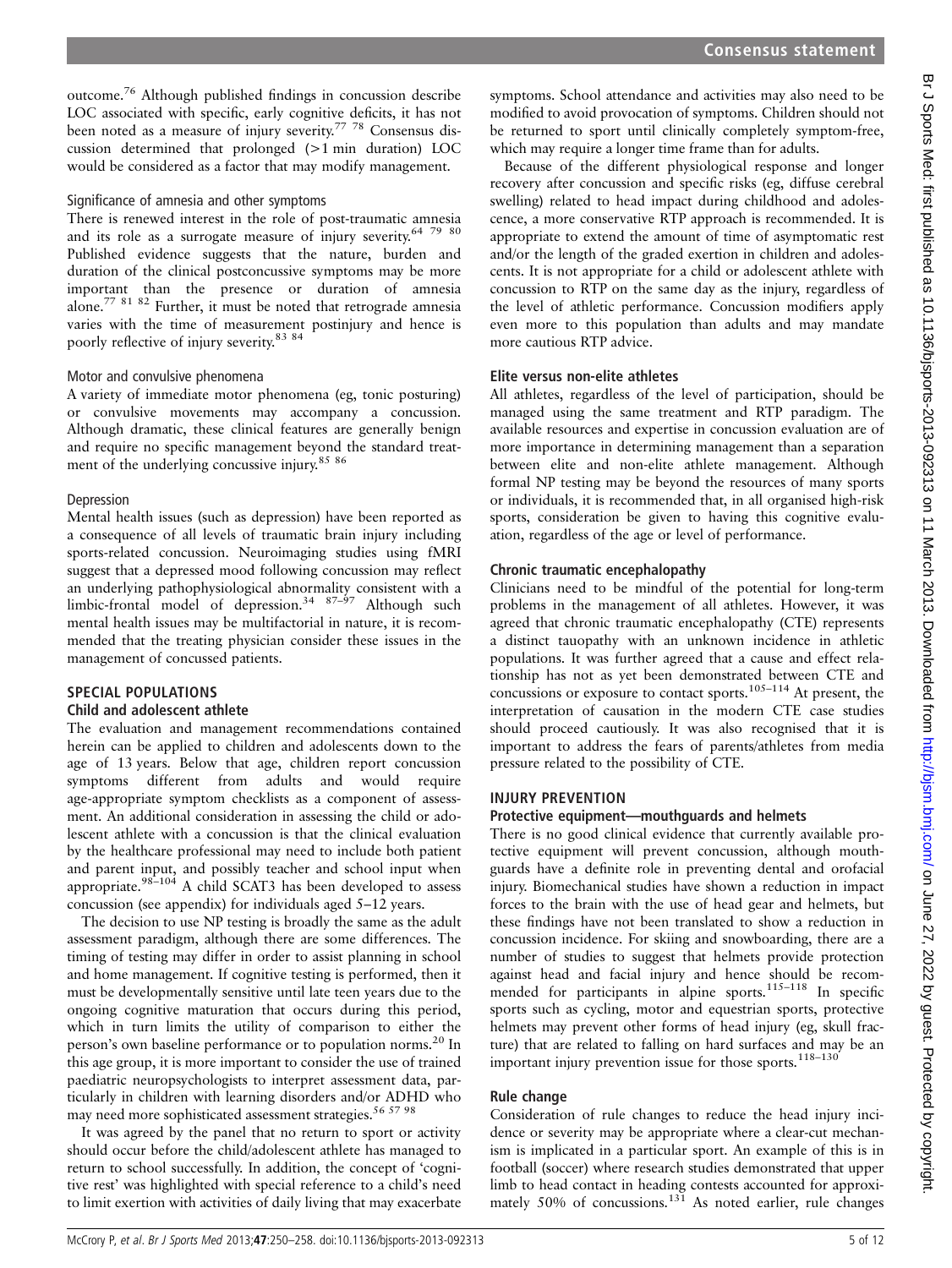may also be needed in some sports to allow an effective off-field medical assessment to occur without compromising the athlete's welfare, affecting the flow of the game or unduly penalising the player's team. It is important to note that rule enforcement may be a critical aspect of modifying injury risk in these settings, and referees play an important role in this regard.

#### Risk compensation

An important consideration in the use of protective equipment is the concept of risk compensation.<sup>132</sup> This is where the use of protective equipment results in behavioural change such as the adoption of more dangerous playing techniques, which can result in a paradoxical increase in injury rates. The degree to which this phenomenon occurs is discussed in more detail in the review published in this supplement of the journal. This may be a matter of particular concern in child and adolescent athletes where the head injury rates are often higher than in adult athletes.<sup>133-135</sup>

#### Aggression versus violence in sport

The competitive/aggressive nature of sport that makes it fun to play and watch should not be discouraged. However, sporting organisations should be encouraged to address violence that may increase concussion risk.<sup>136</sup> <sup>137</sup> Fair play and respect should be supported as key elements of sport.

#### Knowledge transfer

As the ability to treat or reduce the effects of concussive injury after the event is minimal, education of athletes, colleagues and the general public is a mainstay of progress in this field. Athletes, referees, administrators, parents, coaches and healthcare providers must be educated regarding the detection of concussion, its clinical features, assessment techniques and principles of safe RTP. Methods to improve education including web-based resources, educational videos and international outreach programmes are important in delivering the message. In addition, concussion working groups, plus the support and endorsement of enlightened sport groups such as Fédération Internationale de Football Association (FIFA), International Olympic Commission (IOC), International Rugby Board (IRB) and International Ice Hockey Federation (IIHF), who initiated this endeavour, have enormous value and must be pursued vigorously. Fair play and respect for opponents are ethical values that should be encouraged in all sports and sporting associations. Similarly, coaches, parents and managers play an important part in ensuring that these values are implemented on the field of play.<sup>58 138-150</sup>

#### SECTION 2: STATEMENT ON BACKGROUND TO THE CONSENSUS PROCESS

In November 2001, the 1st International Conference on Concussion in Sport was held in Vienna, Austria. This meeting was organised by the IIHF in partnership with FIFA and the Medical Commission of the IOC. As part of the resulting mandate for the future, the need for leadership and future updates was identified. The 2nd International Conference on Concussion in Sport was organised by the same group with the additional involvement of the IRB and was held in Prague, the Czech Republic, in November 2004. The original aims of the symposia were to provide recommendations for the improvement of safety and health of athletes who suffer concussive injuries in ice hockey, rugby, football (soccer) as well as other sports. To this end, a range of experts were invited to both meetings to address specific issues of epidemiology, basic and clinical science, injury grading systems, cognitive assessment, new research methods, protective equipment, management, prevention and long-term outcome.<sup>12</sup>

The 3rd International Conference on Concussion in Sport was held in Zurich, Switzerland on 29/30 October 2008 and was designed as a formal consensus meeting following the organisational guidelines set forth by the US National Institutes of Health. (Details of the consensus methodology can be obtained at: [http://consensus.nih.gov/ABOUTCDP.htm.\)](http://consensus.nih.gov/ABOUTCDP.htm.) The basic principles governing the conduct of a consensus development conference are summarised below:

- 1. A broad-based non-government, non-advocacy panel was assembled to give balanced, objective and knowledgeable attention to the topic. Panel members excluded anyone with scientific or commercial conflicts of interest and included researchers in clinical medicine, sports medicine, neuroscience, neuroimaging, athletic training and sports science.
- 2. These experts presented data in a public session, followed by inquiry and discussion. The panel then met in an executive session to prepare the consensus statement.
- 3. A number of specific questions were prepared and posed in advance to define the scope and guide the direction of the conference. The principal task of the panel was to elucidate responses to these questions. These questions are outlined below.
- 4. A systematic literature review was prepared and circulated in advance for use by the panel in addressing the conference questions.
- 5. The consensus statement is intended to serve as the scientific record of the conference.
- 6. The consensus statement will be widely disseminated to achieve maximum impact on both current healthcare practice and future medical research.

The panel chairperson (WM) did not identify with any advocacy position. The chairperson was responsible for directing the consensus session and guiding the panel's deliberations. Panellists were drawn from clinical practice, academics and research in the field of sports-related concussion. They do not represent organisations per se, but were selected for their expertise, experience and understanding of this field.

The 4th International Conference on Concussion in Sport was held in Zurich, Switzerland on 1–3 November 2012 and followed the same outline as for the third meeting. All speakers, consensus panel members and abstract authors were required to sign an ICMJE Form for Disclosure of Potential Conflicts of Interest. Detailed information related to each author's affiliations and conflicts of interests will be made publicly available on the CISG website and published with the BJSM supplement.

#### Medical legal considerations

This consensus document reflects the current state of knowledge and will need to be modified according to the development of new knowledge. It provides an overview of issues that may be of importance to healthcare providers involved in the management of sports-related concussion. It is not intended as a standard of care, and should not be interpreted as such. This document is only a guide, and is of a general nature, consistent with the reasonable practice of a healthcare professional. Individual treatment will depend on the facts and circumstances specific to each individual case.

It is intended that this document will be formally reviewed and updated prior to 1 December 2016.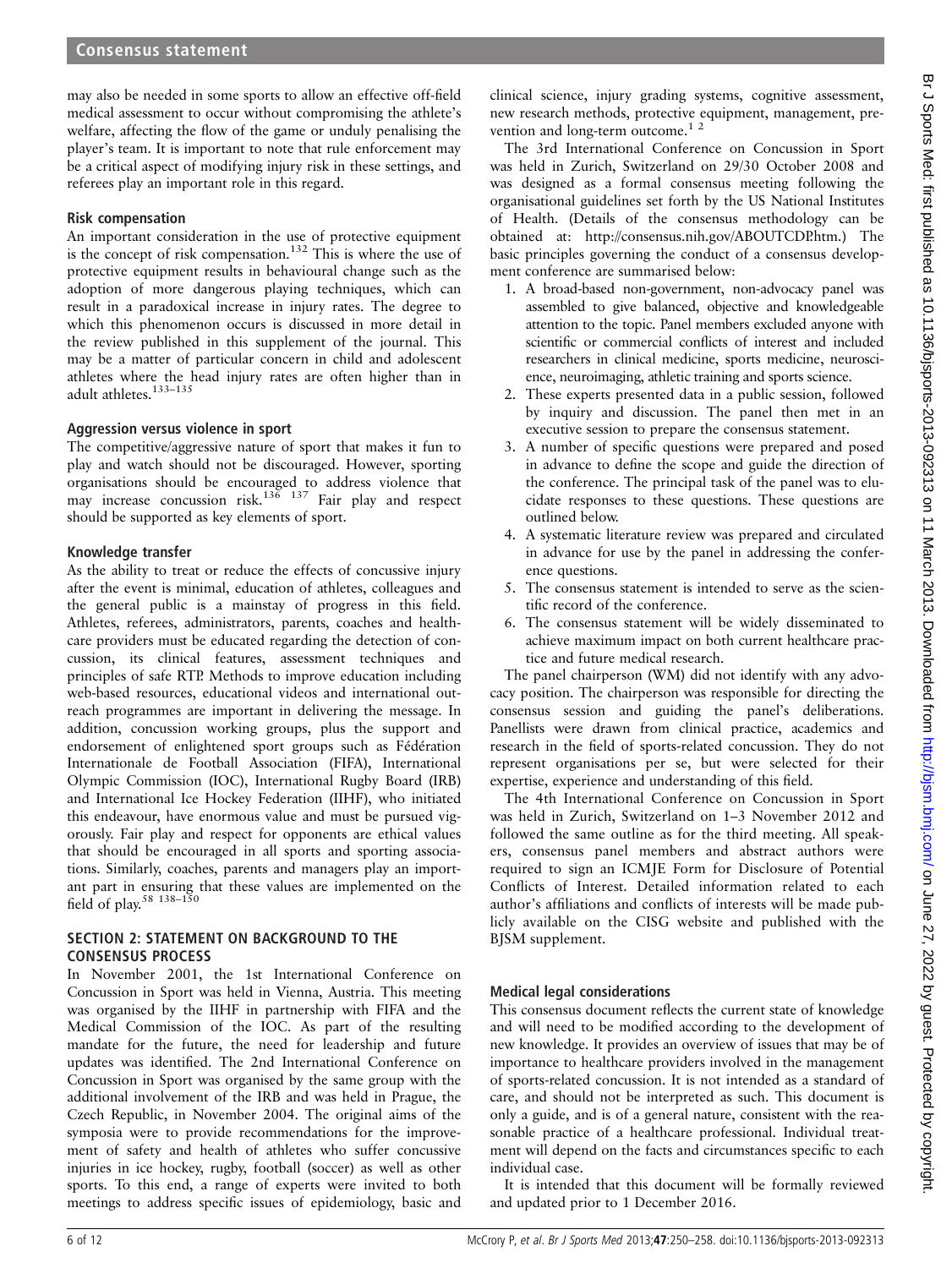## SECTION 3: ZURICH 2012 CONSENSUS QUESTIONS

Note that each question is the subject of a separate systematic review that is published in the BJSM (2013:47:5). As such, all citations and details of each topic will be covered in those reviews.

#### When you assess an athlete acutely and they do not have a concussion, what is it? Is a cognitive injury the key component of concussion in making a diagnosis?

The consensus panel agreed that concussion is an evolving injury in the acute phase with rapidly changing clinical signs and symptoms, which may reflect the underlying physiological injury in the brain. Concussion is considered to be among the most complex injuries in sports medicine to diagnose, assess and manage. A majority of concussions in sport occur without LOC or frank neurological signs. At present, there is no perfect diagnostic test or marker that clinicians can rely on for an immediate diagnosis of concussion in the sporting environment. Because of this evolving process, it is not possible to rule out concussion when an injury event occurs associated with a transient neurological symptom. All such cases should be removed from the playing field and assessed for concussion by the treating physician or healthcare provider as discussed below. It was recognised that a cognitive deficit is not necessary for acute diagnosis as it either may not be present or detected on examination.

## Are the existing tools/examination sensitive and reliable enough on the day of injury to make or exclude a diagnosis of concussion?

Concussion is a clinical diagnosis based largely on the observed injury mechanism, signs and symptoms. The vast majority of sports-related concussions (hereafter, referred to as concussion) occur without LOC or frank neurological signs.151–<sup>154</sup> In milder forms of concussion, the athlete might be slightly confused, without clearly identifiable amnesia. In addition, most concussions cannot be identified or diagnosed by neuroimaging techniques (eg, CT or MRI). Several well-validated neuropsychological tests are appropriate for use in the assessment of acute concussion in the competitive sporting environment. These tests provide important data on symptoms and functional impairments that clinicians can incorporate into their diagnostic formulation, but should not solely be used to diagnose concussion.

## What is the best practice for evaluating an adult athlete with concussion on the 'field of play' in 2012?

Recognising and evaluating concussion in the adult athlete on the field is a challenging responsibility for the healthcare provider. Performing this task is often a rapid assessment in the midst of competition with a time constraint and the athlete eager to play. A standardised objective assessment of injury, which includes excluding more serious injury, is critical in determining disposition decisions for the athlete. The on-field evaluation of sports-related concussion is often a challenge given the elusiveness and variability of presentation, difficulty in making a timely diagnosis, specificity and sensitivity of sideline assessment tools, and the reliance on symptoms. Despite these challenges, the sideline evaluation is based on recognition of injury, assessment of symptoms, cognitive and cranial nerve function, and balance. Serial assessments are often necessary. Concussion is often an evolving injury, and signs and symptoms may be delayed. Therefore, erring on the side of caution (keeping an athlete out of participation when there is any suspicion for injury) is important. An SAC is useful in the assessment of the athlete with suspected concussion but should not take the place of the clinician's judgement.

#### How can the SCAT2 be improved?

It was agreed that a variety of measures should be employed as part of the assessment of concussion to provide a more complete clinical profile for the concussed athlete. Important clinical information can be ascertained in a streamlined manner through the use of a multimodal instrument such as the Sport Concussion Assessment Tool (SCAT). A baseline assessment is advised wherever possible. However, it is acknowledged that further validity studies need to be performed to answer this specific issue.

A future SCAT test battery (ie, SCAT3) should include an initial assessment of injury severity using the Glasgow Coma Scale (GCS), immediately followed by observing and documenting concussion signs. Once this is complete, symptom endorsement and symptom severity, as well as neurocognitive and balance functions, should be assessed in any athlete suspected of sustaining a concussion. It is recommended that these latter steps be conducted following a minimum 15 min rest period on the sideline to avoid the influence of exertion or fatigue on the athlete's performance. Although it is noted that this time frame is an arbitrary one, the expert panel agreed nevertheless that a period of rest was important prior to assessment. Future research should consider the efficacy for inclusion of vision tests such as the King Devick Test and clinical reaction time tests.<sup>155</sup> 156 Recent studies suggest that these may be useful additions to the sideline assessment of concussion. However, the need for additional equipment may make them impractical for sideline use.

It was further agreed that the SCAT3 would be suitable for adults and youths aged 13 and over and that a new tool (Child SCAT3) be developed for younger children.

## Advances in neuropsychology: are computerised tests sufficient for concussion diagnosis?

Sports-related concussions are frequently associated with one or more symptoms, impaired balance and/or cognitive deficits. These problems can be measured using symptom scales, balance testing and neurocognitive testing. All three modalities can identify significant changes in the first few days following injury, generally with normalisation over 1–3 weeks. The presentation of symptoms and the rate of recovery can be variable, which reinforces the value of assessing all three areas as part of a comprehensive sport concussion programme.

Neuropsychological assessment has been described by the CISG as a 'cornerstone' of concussion management. Neuropsychologists are uniquely qualified to interpret neuropsychological tests and can play an important role within the context of a multifaceted-multimodal and multidisciplinary approach to managing sports-related concussion. Concussion management programmes that use neuropsychological assessment to assist in clinical decision-making have been instituted in professional sports, colleges and high schools. Brief computerised cognitive evaluation tools are the mainstay of these assessments worldwide, given the logistical limitation in accessing trained neuropsychologists; however, it should be noted that these are not substitutes for formal neuropsychological assessment. At present, there is insufficient evidence to recommend the widespread routine use of baseline neuropsychological testing.

## What evidence exists for new strategies/technologies in the diagnosis of concussion and assessment of recovery?

A number of novel technological platforms exist to assess concussion including (but not limited to) iPhone/smart phone apps, quantitative electroencephalography, robotics—sensory motor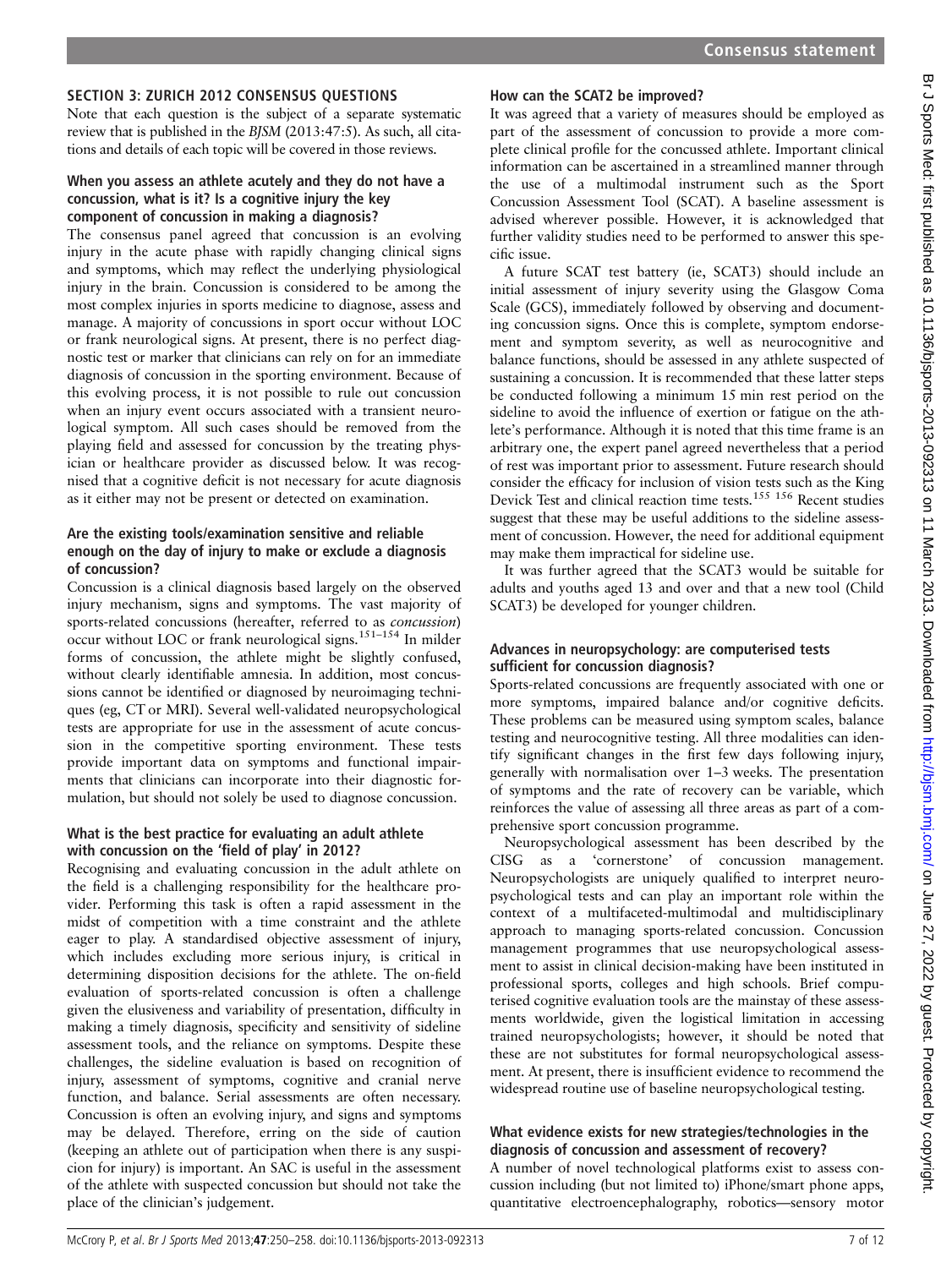assessment, telemedicine, eye-tracking technology, functional imaging/advanced neuroimaging and head impact sensors. At this stage, only limited evidence exists for their role in this setting and none have been validated as diagnostic. It will be important to reconsider the role of these technologies once evidence is developed.

## Advances in the management of sport concussion: what is evidence for concussion therapies

The current evidence evaluating the effect of rest and treatment following a sports-related concussion is sparse. An initial period of rest may be of benefit. However, further research to evaluate the long-term outcome of rest, and the optimal amount and type of rest, is needed. Low-level exercise for those who are slow to recover may be of benefit, although the optimal timing following injury for initiation of this treatment is currently unknown. Multimodal physiotherapy treatment for individuals with clinical evidence of cervical spine and/or vestibular dysfunction may be of benefit. There is a strong need for high-level studies evaluating the effects of a resting period, pharmacological interventions, rehabilitative techniques and exercise for individuals who have sustained a sports-related concussion.

#### The difficult concussion patient—What is the best approach to investigation and management of persistent (>10 days) postconcussive symptoms?

Persistent symptoms (>10 days) are generally reported in 10–15% of concussions. This may be higher in certain sports (eg, elite ice hockey) and populations (eg, children). In general, symptoms are not specific to concussion and it is important to consider and manage co-existent pathologies. Investigations may include formal neuropsychological testing and conventional neuroimaging to exclude structural pathology. Currently, there is insufficient evidence to recommend routine clinical use of advanced neuroimaging techniques or other investigative strategies. Cases of concussion in sport where clinical recovery falls outside the expected window (ie, 10 days) should be managed in a multidisciplinary manner by healthcare providers with experience in sports-related concussion. Important components of management after the initial period of physical and cognitive rest include associated therapies such as cognitive, vestibular, physical and psychological therapy, consideration of assessment of other causes of prolonged symptoms and consideration of commencement of a graded exercise programme at a level that does not exacerbate symptoms.

## Revisiting concussion modifiers: how should the evaluation and management of acute concussion differ in specific groups?

The literature demonstrates that the number and severity of symptoms and previous concussions are associated with prolonged recovery and/or increased risk of complications. Brief LOC, duration of post-traumatic amnesia and/or impact seizures do not reliably predict outcome following concussion, although a cautious approach should be taken in an athlete with prolonged LOC (ie, >1 min). Children generally take longer to recover from concussions and assessment batteries have yet to be validated in the younger age group. Currently, there are insufficient data on the influence of genetics and gender on outcome following concussion. Several modifiers are associated with prolonged recovery or increased risk of complications following concussion and have important implications for management. Children with concussion should be managed conservatively, with the emphasis on return to learn before return to sport. In cases of concussion

managed with limited resources (eg, non-elite players), a conservative approach should also be taken such that the athlete does not return to sport until fully recovered.

## What are the most effective risk reduction strategies in sport concussion?—from protective equipment to policy?

No new valid evidence was provided to suggest that the use of current standard headgear in rugby, or of mouthguards in American football, can significantly reduce players' risk of concussion. No evidence was provided to suggest an association between neck strength increases and concussion risk reduction. There was evidence to suggest that eliminating body checking from Pee Wee ice hockey (ages 11–12 years) and fair-play rules in ice hockey were effective injury prevention strategies. Helmets need to be able to protect from impacts resulting in a head change in velocity of up to 10 m/s in professional American football, and up to 7 m/s in professional Australian football. It also appears that helmets must be capable of reducing head-resultant linear acceleration to below 50 g and angular acceleration components to below  $1500 \text{ rad/s}^2$  to optimise their effectiveness. Given that a multifactorial approach is needed for concussion prevention, well-designed and sport-specific prospective analytical studies of sufficient power are warranted for mouthguards, headgear/helmets, facial protection and neck strength. Measuring the effect of rule changes should also be addressed by future studies, not only assessing new rule changes or legislation, but also alteration or reinforcement to existing rules.

#### What is the evidence for chronic concussion-related changes?—behavioural, pathological and clinical outcomes

It was agreed that CTE represents a distinct tauopathy with an unknown incidence in athletic populations. It was further agreed that CTE was not related to concussions alone or simply exposure to contact sports. At present, there are no published epidemiological, cohort or prospective studies relating to modern CTE. Owing to the nature of the case reports and pathological case series that have been published, it is not possible to determine the causality or risk factors with any certainty. As such, the speculation that repeated concussion or subconcussive impacts cause CTE remains unproven. The extent to which age-related changes, psychiatric or mental health illness, alcohol/ drug use or co-existing medical or dementing illnesses contribute to this process is largely unaccounted for in the published literature. At present, the interpretation of causation in the modern CTE case studies should proceed cautiously. It was also recognised that it is important to address the fears of parents/ athletes from media pressure related to the possibility of CTE.

## From consensus to action—how do we optimise knowledge transfer, education and ability to influence policy?

The value of knowledge transfer (KT) as part of concussion education is increasingly becoming recognised. Target audiences benefit from specific learning strategies. Concussion tools exist, but their effectiveness and impact require further evaluation. The media is valuable in drawing attention to concussion, but efforts need to ensure that the public is aware of the right information. Social media as a concussion education tool is becoming more prominent. Implementation of KT models is one approach organisations can use to assess knowledge gaps; identify, develop and evaluate education strategies; and use the outcomes to facilitate decision-making. Implementing KT strategies requires a defined plan. Identifying the needs, learning styles and preferred learning strategies of target audiences, coupled with evaluation, should be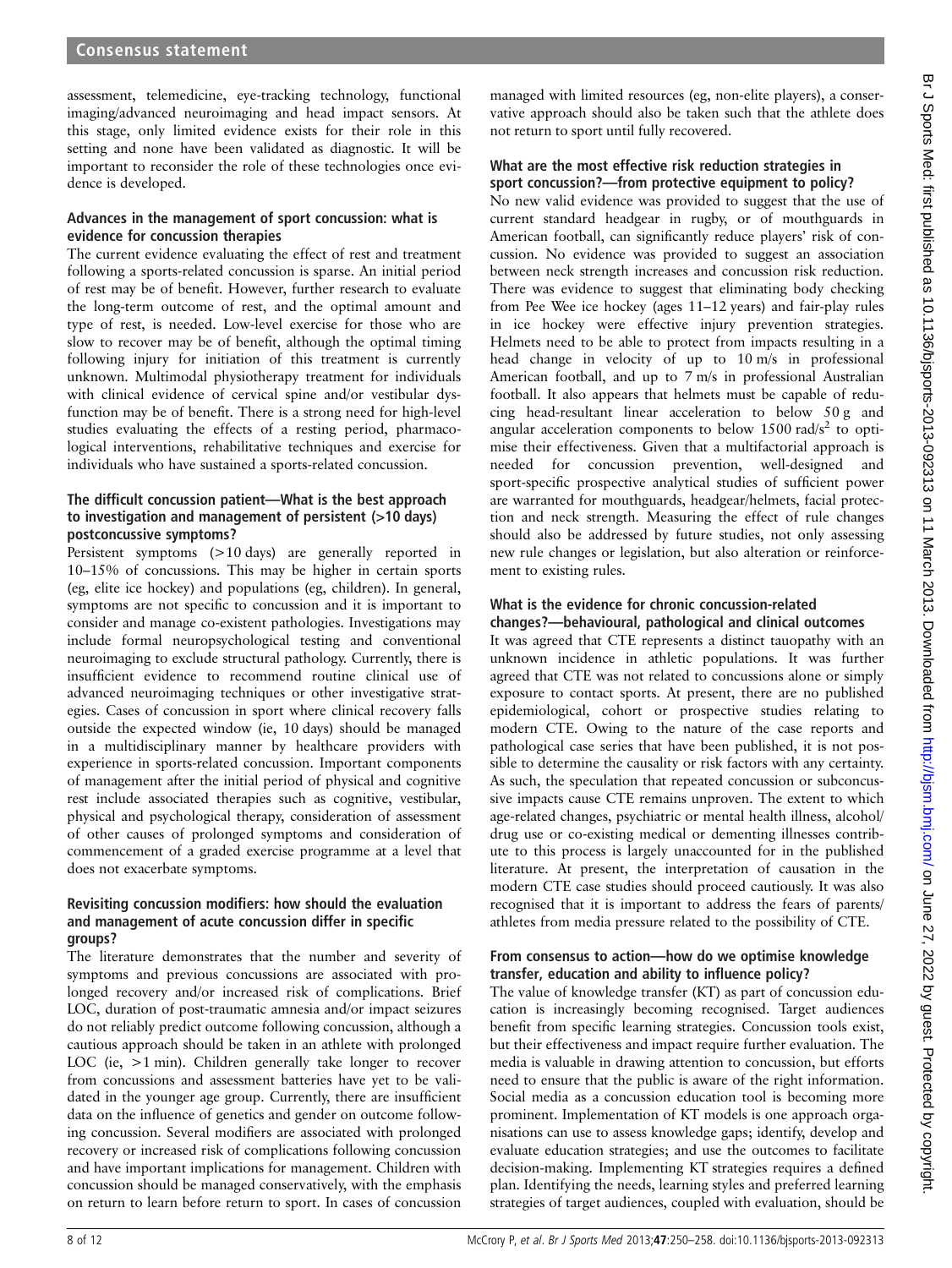a piece of the overall concussion education puzzle to have an impact on enhancing knowledge and awareness.

# Author affiliations <sup>1</sup>

<sup>1</sup>The Florey Institute of Neuroscience and Mental Health, Heidelberg, Victoria, Australia

<sup>2</sup> Faculty of Kinesiology, Hotchkiss Brain Institute, University of Calgary, Calgary, Alberta, Canada

<sup>3</sup> Faculty of Medicine, Sport Injury Prevention Research Centre, Calgary, Alberta, Canada

4 International Ice Hockey Federation, Switzerland

<sup>5</sup>IOC Medical Commission Games Group, Ottawa, Ontario, Canada

6 Ottawa Sport Medicine Centre, Ottawa, Ontario, Canada

<sup>7</sup> Department of Neurosurgery, Boston University Medical Center, Boston,

Massachusetts, USA

<sup>8</sup> Center for the Study of Traumatic Encephalopathy, Boston University Medical Center, Boston, Massachusetts, USA

<sup>9</sup>Department of Neurology, University of Zurich, Zurich, Switzerland

<sup>10</sup>Schulthess Clinic Zurich, Zurich, Switzerland<br><sup>11</sup>F-MARC (FIFA Medical Assessment and Research Center), Zurich, Switzerland<br><sup>12</sup>Psychological and Neurobehavioral Associates, Inc., State College, Pennsylvania, USA<br><sup>13</sup>U

University of Oslo, Norway<br><sup>15</sup>Oslo Sports Trauma Research Center, Norway

<sup>16</sup>International Olympic Committee (IOC), Lausanne, Switzerland<br><sup>17</sup> Division of Neurosurgery, University of Toronto, Toronto, Canada<br><sup>18</sup> Concussion Management Program Athletic Edge Sports Medicine, Toronto, Canada<br><sup>19</sup>

Michigan, USA<br><sup>20</sup>International Rugby Board, Dublin, Ireland

<sup>21</sup>Department of Neurosurgery, Orthopaedic Surgery and Rehabilitation, Vanderbilt Sports Concussion Center, Vanderbilt University Medical Center, Nashville, Tennessee, USA

<sup>22</sup> Department of Clinical Neurosciences, Faculty of Medicine, University of Calgary, Calgary, Alberta, Canada<br><sup>23</sup> Department of Family Medicine, University of Calgary, Calgary, Alberta, Canada

<sup>24</sup>Sport Medicine Centre, Faculty of Kinesiology, University of Calgary, Calgary, Alberta, Canada

<sup>25</sup>Department of Neurosurgery, Austin and Cabrini Hospitals & The Florey Institute of Neuroscience and Mental Health, Melbourne, Victoria, Australia

<sup>26</sup>Theodore S. Roberts Endowed Chair Department of Neurological Surgery University of Washington Seattle, WA, USA<br><sup>27</sup>NFL Head, Neck and Spine Medical Committee

<sup>28</sup>Matthew Gfeller Sport-Related Traumatic Brain Injury Research Center, University of North Carolina, Chapel Hill, Chapel Hill, North Carolina, USA

<sup>29</sup>Clinical Professor Departments of Rehabilitation Medicine, Orthopaedics and Sports Medicine and Neurological Surgery, University of Washington, USA

<sup>30</sup> Seattle Sports Concussion Program, Team Physician Seattle Seahawks and Seattle Mariners, Seattle, Washington, USA

<sup>31</sup> Department of Psychiatry, University of British Columbia, Vancouver, British Columbia, Canada<br><sup>32</sup>Weill Medical College of Cornell University, New York, New York, USA

<sup>33</sup>Burke Rehabilitation Hospital, White Plains, New York, USA<br><sup>34</sup>New York State Athletic Commission. New York, New York, USA<br><sup>35</sup>Department of Family Medicine, University of Ottawa, Ottawa, Canada<br><sup>36</sup>Canadian National M

Injury Committee

<sup>38</sup>Brain Injury Research, Departments of Neurosurgery and Neurology, Medical College of Wisconsin, Wisconsin, USA

<sup>39</sup> Australian Centre for Research into Injury in Sports and its Prevention, Monash Injury

Research Institute, Monash University, Australia<br><sup>40</sup>Transport and Road Safety Research, Faculty of Science, the University of New South

Wales, Australia<br><sup>41</sup> McIntosh Consultancy and Research Pty Ltd. Sydney, Australia

<sup>42</sup>Perry Maddocks Trollope Lawyers, Melbourne, Australia  $43$ The Florey Institute of Neuroscience and Mental Health, Melbourne Brain Centre,

Austin Campus, Melbourne, Australia<br><sup>44</sup>Centre For Health Exercise and Sports Medicine, Melbourne Physiotherapy Department, University of Melbourne, Melbourne, Australia<br><sup>45</sup>Department of Pediatrics, McMaster University, Hamilton, Ontario, Canada

<sup>46</sup>David Braley Sport Medicine and Rehabilitation Centre, McMaster University, Hamilton,

Ontario, Canada<br><sup>47</sup> Princeton University, New Jersey, USA

48Robert Wood Johnson, University of Medicine and Dentistry of New Jersey (UMDNJ), USA

<sup>49</sup>Sport Injury Prevention Research Centre, Faculty of Kinesiology, University of Calgary,

- Calgary, Alberta, Canada<br><sup>50</sup>Toronto Western Hospital and University of Toronto, Canada
- <sup>51</sup>Krembil Neuroscience Centre, Toronto, Canada <sup>52</sup>ThinkFirst Canada<br><sup>53</sup>Parachute, Canada 53Parachute, Canada 54British Horseracing Authority, London, UK

Competing interests See the supplementary online data for competing interests (http://dx.doi.org/10.1136/bjsports-2013-092313).

Provenance and peer review Commissioned; internally peer reviewed.

# **REFERENCES**

- 1 Aubry M, Cantu R, Dvorak J, et al. Summary and agreement statement of the 1st International Symposium on Concussion in Sport, Vienna 2001. Clin J Sport Med 2002;12:6–11.
- 2 McCrory P, Johnston K, Meeuwisse W, et al. Summary and agreement statement of the 2nd International Conference on Concussion in Sport, Prague 2004. Br J Sports Med 2005;39:196–204.
- 3 McCrory P, Meeuwisse W, Johnston K, et al. Consensus statement on concussion in sport—the third international conference on concussion in sport held in Zurich, November 2008. Phys Sportsmed 2009;37:141–59.
- Maddocks D, Dicker G. An objective measure of recovery from concussion in Australian rules footballers. Sport Health 1989;7(Suppl):6–7.
- 5 Maddocks DL, Dicker GD, Saling MM. The assessment of orientation following concussion in athletes. Clin J Sport Med 1995:5:32-5.
- 6 McCrea M. Standardized mental status assessment of sports concussion. Clin J Sport Med 2001;11:176–81.
- 7 McCrea M, Kelly J, Randolph C, et al. Standardised assessment of concussion (SAC): on site mental status evaluation of the athlete. J Head Trauma Rehab 1998;13:27–36.
- 8 McCrea M, Randolph C, Kelly J. The Standardized Assessment of Concussion (SAC): manual for administration, scoring and interpretation. 2nd edn. Waukesha, WI, 2000.
- 9 McCrea M, Kelly JP, Kluge J, et al. Standardized assessment of concussion in football players. Neurology 1997;48:586–8.
- 10 Chen J, Johnston K, Collie A, et al. A validation of the Post Concussion Symptom Scale in the assessment of complex concussion using cognitive testing and functional MRI. J Neurol Neurosurg Psych 2007;78:1231–8.
- 11 Chen J, Johnston K, Frey S, et al. Functional abnormalities in symptomatic concussed athletes: an fMRI study. Neuroimage 2004;22:68–82.
- 12 Chen JK, Johnston KM, Collie A, et al. (14) Association between symptom severity, CogSport tests results, and functional MRI activation in symptomatic concussed athletes. Clin J Sport Med 2004;14:379.
- 13 Chen JK, Johnston KM, Collie A, et al. Behavioural and functional imaging outcomes in symptomatic concussed athletes measured with cogsport and functional MRI. BJ Sport Med 2004;38:659.
- 14 Ptito A, Chen JK, Johnston KM. Contributions of functional magnetic resonance imaging (fMRI) to sport concussion evaluation. NeuroRehabilitation 2007;22:217–27.
- 15 Guskiewicz K. Postural stability assessment following concussion. Clin J Sport Med 2001;11:182–90.
- 16 Guskiewicz KM. Assessment of postural stability following sport-related concussion. Curr Sports Med Rep 2003;2:24–30.
- 17 Guskiewicz KM, Ross SE, Marshall SW. Postural stability and neuropsychological deficits after concussion in collegiate athletes. J Athl Train 2001;36:263–73.
- 18 Cavanaugh JT, Guskiewicz KM, Giuliani C, et al. Detecting altered postural control after cerebral concussion in athletes with normal postural stability. Br J Sports Med 2005;39:805–11.
- 19 Cavanaugh JT, Guskiewicz KM, Giuliani C, et al. Recovery of postural control after cerebral concussion: new insights using approximate entropy. J Athl Train 2006;41:305–13.
- 20 Cavanaugh JT, Guskiewicz KM, Stergiou N. A nonlinear dynamic approach for evaluating postural control: new directions for the management of sport-related cerebral concussion. Sports Med (Auckland, NZ) 2005;35:935–50.
- 21 Fox ZG, Mihalik JP, Blackburn JT, et al. Return of postural control to baseline after anaerobic and aerobic exercise protocols. J Athl Train 2008;43:456–63.
- 22 Kristman VL, Tator CH, Kreiger N, et al. Does the apolipoprotein epsilon 4 allele predispose varsity athletes to concussion? A prospective cohort study. Clin J Sport Med 2008;18:322–8..
- 23 Terrell TR, Bostick RM, Abramson R, et al. APOE, APOE promoter, and Tau genotypes and risk for concussion in college athletes. Clin J Sport Med 2008;18:10–17.
- 24 Vagnozzi R, Tavazzi B, Signoretti S, et al. Temporal window of metabolic brain vulnerability to concussions: mitochondrial-related impairment—part I. Neurosurgery 2007;61:379–88; discussion 88–9.
- 25 Hang CH, Chen G, Shi JX, et al. Cortical expression of nuclear factor kappaB after human brain contusion. Brain Res 2006;1109:14-21..

Br J Sports Med: first published as 10.1136/bjsports-2013-092313 on 11 March 2013. Downloaded from http://bjsm.bmj.com/ on June 27, 2022 by guest. Protected by copyright Br J Sports Med: first published as 10.1136/bjsports-2013-009219 on 11 March 2013. Downloaded from <http://bjsm.bmj.com/> On June 27, 2022 by guest. Protected by copyright.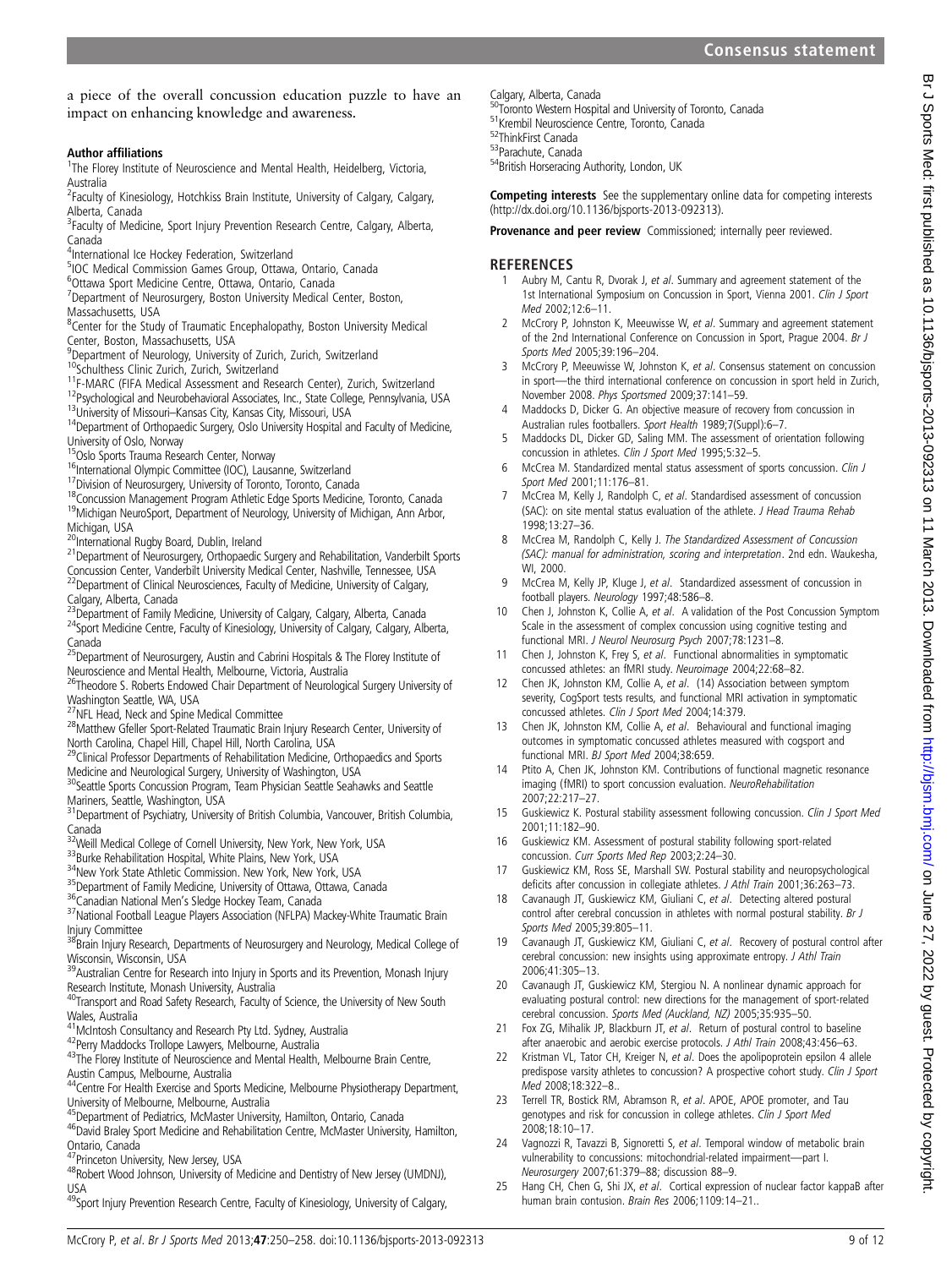- 26 Peng RY, Gao YB, Xiao XY, et al. [Study on the expressions of basic fibroblast growth factor and nervous growth factor genes in rat cerebral concussion]. Zhongguo Wei Zhong Bing Ji Jiu Yi Xue 2003;15:213–16.
- 27 Yunoki M, Kawauchi M, Ukita N, et al. Effects of lecithinized SOD on sequential change in SOD activity after cerebral contusion in rats. Acta Neurochir Suppl 1998;71:142–5.
- 28 Hinkle DA, Baldwin SA, Scheff SW, et al. GFAP and S100beta expression in the cortex and hippocampus in response to mild cortical contusion. J Neurotrauma 1997;14:729–38.
- 29 Holmin S, Schalling M, Hojeberg B, et al. Delayed cytokine expression in rat brain following experimental contusion. J Neurosurg 1997;86:493–504.
- 30 Sandberg Nordqvist AC, von Holst H, Holmin S, et al. Increase of insulin-like growth factor (IGF)-1, IGF binding protein-2 and -4 mRNAs following cerebral contusion. Brain Res Mol Brain Res 1996;38:285–93.
- 31 Fukuhara T, Nishio S, Ono Y, et al. Induction of Cu,Zn-superoxide dismutase after cortical contusion injury during hypothermia. Brain Res 1994;657:333–6.
- 32 Begaz T, Kyriacou DN, Segal J, et al. Serum biochemical markers for post-concussion syndrome in patients with mild traumatic brain injury. J Neurotrauma 2006;23:1201–10.
- 33 de Boussard CN, Lundin A, Karlstedt D, et al. S100 and cognitive impairment after mild traumatic brain injury. J Rehabil Med 2005;37:53–7.
- 34 Lima DP, Simao Filho C, Abib Sde C, et al. Quality of life and neuropsychological changes in mild head trauma. Late analysis and correlation with S100B protein and cranial CT scan performed at hospital admission. Injury 2008;39:604–11.
- 35 Ma M, Lindsell CJ, Rosenberry CM, et al. Serum cleaved tau does not predict postconcussion syndrome after mild traumatic brain injury. Am J Emerg Med 2008;26:763–8.
- 36 Stalnacke BM, Tegner Y, Sojka P. Playing ice hockey and basketball increases serum levels of S-100B in elite players: a pilot study. Clin J Sport Med 2003;13:292–302.
- 37 Stalnacke BM, Tegner Y, Sojka P. Playing soccer increases serum concentrations of the biochemical markers of brain damage S-100B and neuron-specific enolase in elite players: a pilot study. Brain Inj 2004;18:899–909.
- 38 Townend W, Ingebrigtsen T. Head injury outcome prediction: a role for protein S-100B? Injury 2006;37:1098–108.
- 39 Boutin D, Lassonde M, Robert M, et al. Neurophysiological assessment prior to and following sports-related concussion during childhood: a case study. Neurocase 2008;14:239–48.
- 40 De Beaumont L, Brisson B, Lassonde M, et al. Long-term electrophysiological changes in athletes with a history of multiple concussions. Brain Inj 2007;21:631-44.
- De Beaumont L, Lassonde M, Leclerc S, et al. Long-term and cumulative effects of sports concussion on motor cortex inhibition. Neurosurgery 2007;61:329–36; discussion 36–7.
- 42 Gaetz M, Weinberg H. Electrophysiological indices of persistent post-concussion symptoms. Brain Inj 2000;14:815-32.
- 43 Gosselin N, Theriault M, Leclerc S, et al. Neurophysiological anomalies in symptomatic and asymptomatic concussed athletes. Neurosurgery 2006;58:1151–61; discussion –61.
- 44 Lavoie ME, Dupuis F, Johnston KM, et al. Visual p300 effects beyond symptoms in concussed college athletes. J Clin Exp Neuropsychol 2004;26:55-73.
- 45 Rousseff RT, Tzvetanov P, Atanassova PA, et al. Correlation between cognitive P300 changes and the grade of closed head injury. Electromyogr Clin Neurophysiol 2006;46:275–7.
- 46 Collie A, Darby D, Maruff P. Computerised cognitive assessment of athletes with sports related head injury. Br J Sports Med 2001;35:297–302.
- 47 Collie A, Maruff P. Computerised neuropsychological testing. Br J Sports Med 2003;37:2–3.
- 48 Collie A, Maruff P, McStephen M, et al. Psychometric issues associated with computerised neuropsychological assessment of concussed athletes. Br J Sports Med 2003;37:556–9.
- 49 Collins MW, Grindel SH, Lovell MR, et al. Relationship between concussion and neuropsychological performance in college football players [see comments]. JAMA 1999;282:964–70.
- 50 Lovell MR. The relevance of neuropsychologic testing for sports-related head injuries. Curr Sports Med Rep 2002;1:7–11.
- 51 Lovell MR, Collins MW. Neuropsychological assessment of the college football player. J Head Trauma Rehabil 1998;13:9–26.
- 52 Bleiberg J, Cernich AN, Cameron K, , et al Duration of cognitive impairment after sports concussion. Neurosurgery 2004;54:1073–8; discussion 8–80.
- 53 Bleiberg J, Warden D. Duration of cognitive impairment after sports concussion. Neurosurgery 2005;56:E1166.
- 54 Broglio SP, Macciocchi SN, Ferrara MS. Neurocognitive performance of concussed athletes when symptom free. J Athl Train 2007;42:504–8.
- 55 Broglio SP, Macciocchi SN, Ferrara MS. Sensitivity of the concussion assessment battery. Neurosurgery 2007;60:1050–7; discussion 7–8.
- 56 Gioia G, Janusz J, Gilstein K, et al. Neueopsychological management of consussion in children and adolescents: effects of age and gender on ImPact (abstract). Br J Sp Med 2004;38:657.
- 57 McCrory P, Collie A, Anderson V, et al. Can we manage sport related concussion in children the same as in adults? Br J Sports Med 2004;38:516–19.
- 58 Johnston K, Bloom G, Ramsay J, et al. Current concepts in concussion rehabilitation. Curr Sports Med Rep 2004;3:316–23.
- 59 Guskiewicz KM, McCrea M, Marshall SW, et al. Cumulative effects associated with recurrent concussion in collegiate football players. JAMA 2003;290:2549–55.
- 60 Lovell M, Collins M, Bradley J. Return to play following sports-related concussion. Clin Sports Med 2004;23:421–41, ix.
- 61 Collins M, Field M, Lovell M, et al. Relationship between postconcussion headache and neuropsychological test performance in high school athletes. Am J Sports Med 2003;31:168–73.
- 62 Collins M, Grindel S, Lovell M, et al. Relationship between concussion and neuropsychological performance in college football players. J Am Med Assoc 1999;282:964–70.
- 63 Collins MW, Lovell MR, Iverson GL, et al. Cumulative effects of concussion in high school athletes. Neurosurgery 2002;51:1175–9; discussion 80–1.
- 64 McCrea M, Guskiewicz KM, Marshall SW, et al. Acute effects and recovery time following concussion in collegiate football players. JAMA 2003;290:2556–63.
- 65 McCrea M, Hammeke T, Olsen G, et al. Unreported concussion in high school football players: implications for prevention. Clin J Sport Med 2004;14:13-17.
- 66 Bloom G, Horton A, McCrory P, et al. Sport psychology and concussion: new impacts to explore. Br J Sports Med 2004;38:519–21.
- 67 Weiss MR, Gill DL. What goes around comes around: re-emerging themes in sport and exercise psychology. Res Q Exerc Sport 2005;76:S71–87.
- 68 McCrory P. Should we treat concussion pharmacologically? The need for evidence based pharmacological treatment for the concussed athlete. Br J Sports Med 2002;36:3–5.
- 69 McCrory P. Preparticipation assessment for head injury. Clin J Sport Med 2004;14:139–44.
- 70 Johnston KM, Lassonde M, Ptito A. A contemporary neurosurgical approach to sport-related head injury: the McGill concussion protocol. J Am Coll Surg 2001;192:515–24.
- 71 Delaney J, Lacroix V, Leclerc S, et al. Concussions during the 1997 Canadian Football League Season. Clin J Sport Med 2000;10:9–14.
- 72 Delaney J, Lacroix V, Leclerc S, et al. Concussions among university football and soccer players. Clin J Sport Med 2002;12:331-8.
- 73 Gessel LM, Fields SK, Collins CL, et al. Concussions among United States high school and collegiate athletes. J Athl Train 2007;42:495–503.
- 74 Dvorak J, Junge A, Fuller C, et al. Medical issues in women's football. Br J Sports Med 2007;41(Suppl 1):i1.
- 75 Dvorak J, McCrory P, Kirkendall DT. Head injuries in the female football player: incidence, mechanisms, risk factors and management. Br J Sports Med 2007;41 (Suppl 1):i44–6.
- 76 Jennett B, Bond M. Assessment of outcome after severe brain damage: a practical scale. Lancet 1975;1:480–4.
- 77 Leninger B, Gramling S, Farrell A, et al. Neuropsychological deficits in symptomatic minor head injury patients after concussion and mild concussion. J Neurol Neurosurg Psych 1990;53:293–6.
- 78 Lovell M, Iverson G, Collins M, et al. Does loss of consciousness predict neuropsychological decrements after concussion. Clin J Sp Med 1999;9:193-9.
- 79 McCrea M, Kelly J, Randolph C, et al. Immediate neurocognitive effects of concussion. Neurosurgery 2002;50:1032–42.
- 80 Cantu RC. Posttraumatic retrograde and anterograde amnesia: pathophysiology and implications in grading and safe return to play. J Athl Train 2001;36:244-8.
- 81 Lovell MR, Collins MW, Iverson GL, et al. Recovery from mild concussion in high school atheltes. J Neurosurg 2003;98:296–301.
- 82 McCrory PR, Ariens T, Berkovic SF. The nature and duration of acute concussive symptoms in Australian football. Clin J Sport Med 2000;10:235-8.
- 83 Yarnell P, Lynch S. The 'ding': amnestic state in football trauma. Neurology 1973;23:196–7.
- 84 Yarnell PR, Lynch S. Retrograde memory immediately after concussion. Lancet 1970;1:863–4.
- 85 McCrory PR, Berkovic SF. Video analysis of acute motor and convulsive manifestations in sport-related concussion. Neurology 2000;54:1488–91.
- 86 McCrory PR, Bladin PF, Berkovic SF. Retrospective study of concussive convulsions in elite Australian rules and rugby league footballers: phenomenology, aetiology, and outcome. BMJ 1997;314:171–4.
- 87 Fleminger S. Long-term psychiatric disorders after traumatic brain injury. Eur J Anaesthesiol Suppl 2008;42:123–30..
- 88 Chen JK, Johnston KM, Petrides M, et al. Neural substrates of symptoms of depression following concussion in male athletes with persisting postconcussion symptoms. Arch Gen Psychiatry 2008;65:81–9.
- 89 Bryant RA. Disentangling mild traumatic brain injury and stress reactions. N Engl J Med 2008;358:525–7.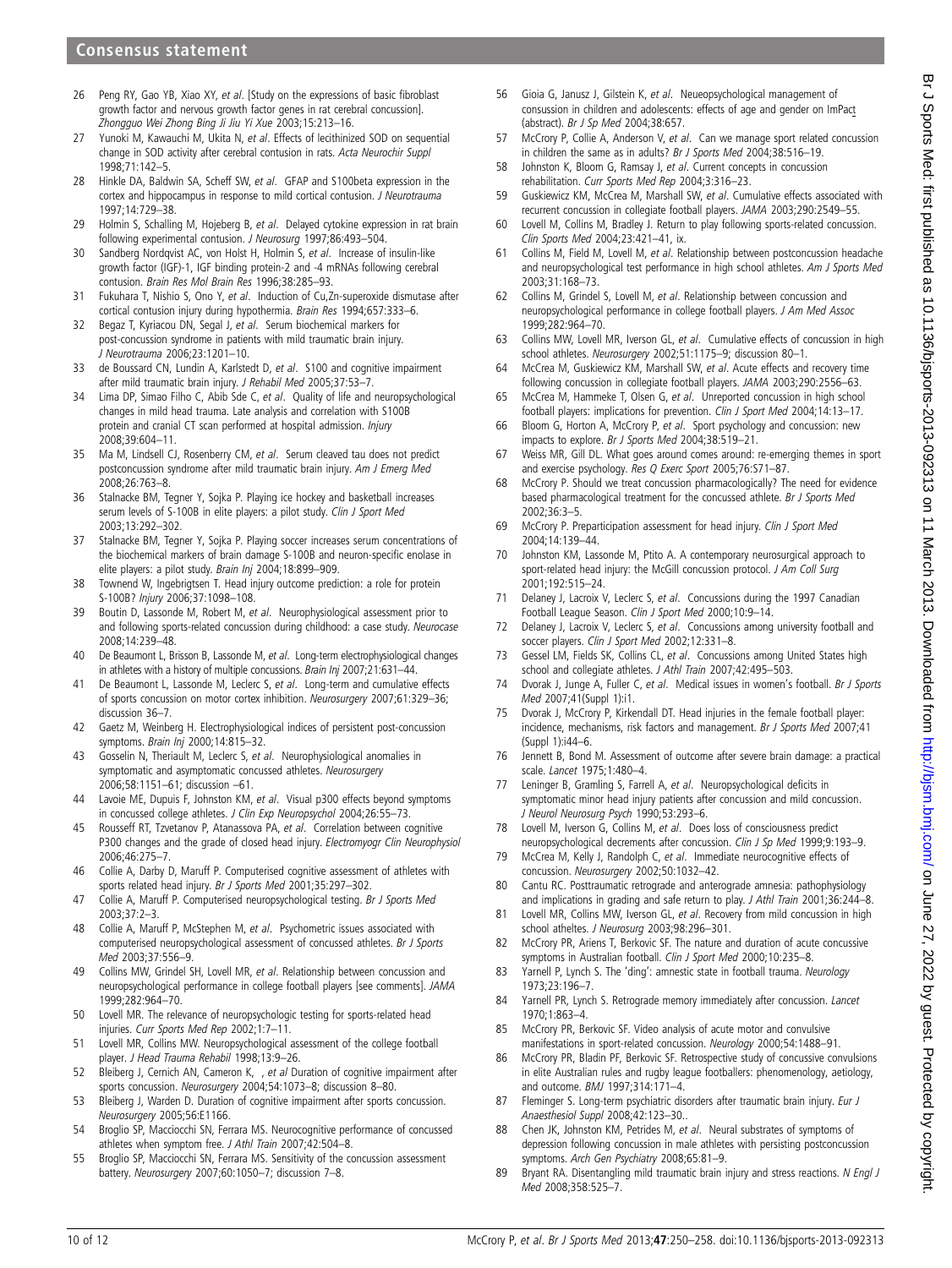2007;29:585–98.

2007;39:903–9.

93 Iverson GL. Misdiagnosis of the persistent postconcussion syndrome in patients with depression. Arch Clin Neuropsychol 2006;21:303–10.

92 Kashluba S, Casey JE, Paniak C. Evaluating the utility of ICD-10 diagnostic criteria

90 Vanderploeg RD, Curtiss G, Luis CA, et al. Long-term morbidities following self-reported mild traumatic brain injury. J Clin Exp Neuropsychol

91 Guskiewicz KM, Marshall SW, Bailes J, et al. Recurrent concussion and risk of depression in retired professional football players. Med Sci Sports Exerc

- 94 Chamelian L, Feinstein A. The effect of major depression on subjective and objective cognitive deficits in mild to moderate traumatic brain injury. J Neuropsychiatry Clin Neurosci 2006;18:33–8.
- 95 Mooney G, Speed J, Sheppard S. Factors related to recovery after mild traumatic brain injury. Brain Ini 2005:19:975-87.
- 96 Broshek DK, Freeman JR. Psychiatric and neuropsychological issues in sport medicine. Clin Sports Med 2005;24:663–79, x.
- 97 Pellman EJ. Background on the National Football League's research on concussion in professional football. Neurosurgery 2003;53:797–8.
- 98 Purcell L, Carson J. Sport-related concussion in pediatric athletes. Clin Pediatr (Phila) 2008;47:106–13.
- 99 Lee LK. Controversies in the sequelae of pediatric mild traumatic brain injury. Pediatr Emerg Care 2007;23:580–3; quiz 4–6.
- 100 Schnadower D, Vazquez H, Lee J, et al. Controversies in the evaluation and management of minor blunt head trauma in children. Curr Opin Pediatr 2007;19:258–64..
- 101 Wozniak JR, Krach L, Ward E, et al. Neurocognitive and neuroimaging correlates of pediatric traumatic brain injury: a diffusion tensor imaging (DTI) study. Arch Clin Neuropsychol 2007;22:555–68.
- 102 Hayden MG, Jandial R, Duenas HA, et al. Pediatric concussions in sports; a simple and rapid assessment tool for concussive injury in children and adults. Childs Nerv Syst 2007;23:431–5.
- 103 Lee MA. Adolescent concussions—management recommendations: a practical approach. Conn Med 2006;70:377–80.
- 104 Kirkwood MW, Yeates KO, Wilson PE. Pediatric sport-related concussion: a review of the clinical management of an oft-neglected population. Pediatrics 2006;117:1359–71.
- 105 Guskiewicz KM, Marshall SW, Bailes J, et al. Association between recurrent concussion and late-life cognitive impairment in retired professional football players. Neurosurgery 2005;57:719–26; discussion –26.
- 106 Nandoe RD, Scheltens P, Eikelenboom P. Head trauma and Alzheimer's disease. J Alzheimers Dis 2002;4:303–8.
- 107 Stern MB. Head trauma as a risk factor for Parkinson's disease. Mov Disord 1991;6:95–7.
- 108 Omalu BI, DeKosky ST, Hamilton RL, et al. Chronic traumatic encephalopathy in a national football league player: part II. Neurosurgery 2006;59:1086–92; discussion  $92 - 3$
- 109 Omalu BI, DeKosky ST, Minster RL, et al. Chronic traumatic encephalopathy in a National Football League player. Neurosurgery 2005;57:128–34; discussion –34.
- 110 McKee AC, Cantu RC, Nowinski CJ, et al. Chronic traumatic encephalopathy in athletes: progressive tauopathy after repetitive head injury. J Neuropathol Exp Neurol 2009;68:709–35.
- 111 McKee AC, Gavett BE, Stern RA, et al. TDP-43 Proteinopathy and Motor Neuron Disease in Chronic Traumatic Encephalopathy. J Neuropathol Exp Neurol 2010;69:918–29.
- 112 McKee AC, Stein TD, Nowinski CJ, et al. The spectrum of disease in chronic traumatic encephalopathy. Brain 2013;136:43–64.
- 113 McCrory P. Sports concussion and the risk of chronic neurological impairment. Clin J Sport Med 2011;21:6–12.
- 114 McCrory P. Future advances and areas of future focus in the treatment of sport-related concussion. Clin Sports Med 2011;30:201-8, xi-ii.
- 115 Hagel BE, Pless IB, Goulet C, et al. Effectiveness of helmets in skiers and snowboarders: case-control and case crossover study. BMJ (Clin Res ed) 2005;330:281.
- 116 McCrory P. The role of helmets in skiing and snowboarding. Br J Sports Med 2002;36:314.
- 117 Mueller BA, Cummings P, Rivara FP, et al. Injuries of the head, face, and neck in relation to ski helmet use. Epidemiology 2008;19:270–6.
- 118 Sulheim S, Holme I, Ekeland A, et al. Helmet use and risk of head injuries in alpine skiers and snowboarders. JAMA 2006;295:919–24.
- 119 Delaney JS, Al-Kashmiri A, Drummond R, et al. The effect of protective headgear on head injuries and concussions in adolescent football (soccer) players. Br J Sports Med 2008;42:110–15; discussion 5.
- 120 Viano DC, Pellman EJ, Withnall C, et al. Concussion in professional football: performance of newer helmets in reconstructed game impacts—part 13. Neurosurgery 2006;59:591–606; discussion 591–606.
- 121 Finch C, Braham R, McIntosh A, et al. Should football players wear custom fitted mouthguards? Results from a group randomised controlled trial. Inj Prev 2005;11:242–6.
- 122 McIntosh A, McCrory P. The dynamics of concussive head impacts in rugby and Australian rules football. Med Sci Sports Exerc 2000;32:1980–5.
- 123 McIntosh A, McCrory P. Impact energy attenuation performance of football headgear. Br J Sports Med 2000;34:337-42.
- 124 McIntosh A, McCrory P. Effectiveness of headgear in a pilot study of under 15 rugby union football. Br J Sports Med 2001;35:167–70.
- 125 McIntosh A, McCrory P, Finch C, et al. Rugby Headgear Study. Sydney: School of Safety Science, The University of New South Wales, May 2005.
- 126 Finch C, Newstead S, Cameron M, et al. Head injury reductions in Victoria two years after the introduction of mandatory bicycle helmet use. Melbourne: Monash University Accident Research Centre, 1993 July, Report No.: 51.
- 127 Curnow WJ. Bicycle helmets and public health in Australia. Health Promot J Austr 2008;19:10–15.
- 128 Hewson PJ. Cycle helmets and road casualties in the UK. Traffic Inj Prev 2005;6:127–34.
- 129 Davidson JA. Epidemiology and outcome of bicycle injuries presenting to an emergency department in the United Kingdom. Eur J Emerg Med 2005;12:24–9.
- 130 Hansen KS, Engesaeter LB, Viste A. Protective effect of different types of bicycle helmets. Traffic Inj Prev 2003;4:285-90.
- 131 Andersen T, Arnason A, Engebretsen L, et al. Mechanism of head injuries in elite football. Br J Sports Med 2004;38:690–6.
- 132 Hagel B, Meewisse W. Editorial: risk compensation: a "side effect" of sport injury prevention? Clin J Sp Med 2004;14:193–6.
- 133 Finch C, Mcintosh AS, McCrory P, et al. A pilot study of the attitudes of Australian Rules footballers towards protective headgear. J Sci Med Sport 2003;6:505–11.
- 134 Finch CF, McIntosh AS, McCrory P. What do under 15-year-old schoolboy rugby union players think about protective headgear? BrJ Sports Med 2001;35:89–94.
- 135 Finch C, Mcintosh AS, McCrory P. What is the evidence base for the use of protective headgear and mouthguards in Australian football. Sport Health 2000;18:35–8.
- 136 Reece RM, Sege R. Childhood head injuries: accidental or inflicted? Arch Pediatr Adolesc Med 2000;154:11–15.
- 137 Shaw NH. Bodychecking in hockey. CMAJ 2004;170:15–16; author reply 6, 8.
- 138 Denke NJ. Brain injury in sports. J Emerg Nurs 2008;34:363–4.
- 139 Gianotti S, Hume PA. Concussion sideline management intervention for rugby union leads to reduced concussion claims. NeuroRehabilitation 2007;22:181–9.
- 140 Guilmette TJ, Malia LA, McQuiggan MD. Concussion understanding and management among New England high school football coaches. Brain Inj 2007;21:1039–47.
- 141 Hootman JM, Dick R, Agel J. Epidemiology of collegiate injuries for 15 sports: summary and recommendations for injury prevention initiatives. J Athl Train 2007;42:311–19
- 142 Valovich McLeod TC, Schwartz C, Bay RC. Sport-related concussion misunderstandings among youth coaches. Clin J Sport Med 2007;17:140–2.
- 143 Sye G, Sullivan SJ, McCrory P. High school rugby players' understanding of concussion and return to play guidelines. Br J Sports Med 2006;40:1003–5.
- 144 Theye F, Mueller KA. "Heads up": concussions in high school sports. Clin Med Res 2004;2:165–71.
- 145 Kashluba S, Paniak C, Blake T, et al. A longitudinal, controlled study of patient complaints following treated mild traumatic brain injury. Arch Clin Neuropsychol 2004;19:805–16.
- 146 Gabbe B, Finch CF, Wajswelner H, et al. Does community-level Australian football support injury prevention research? J Sci Med Sport 2003;6:231-6.
- 147 Kaut KP, DePompei R, Kerr J, et al. Reports of head injury and symptom knowledge among college athletes: implications for assessment and educational intervention. Clin J Sport Med 2003;13:213–21.
- 148 Davidhizar R, Cramer C. The best thing about the hospitalization was that the nurses kept me well informed" issues and strategies of client education. Accid Emerg Nurs 2002;10:149–54.
- 149 McCrory P. What advice should we give to athletes postconcussion? Br J Sports Med 2002;36:316–18.
- 150 Bazarian JJ, Veenema T, Brayer AF, et al. Knowledge of concussion guidelines among practitioners caring for children. Clin Pediatr (Phila) 2001;40:207–12.
- 151 Guskiewicz KM, Weaver NL, Padua DA Jr, et al. Epidemiology of concussion in collegiate and high school football players. Am J Sports Med 2000;28:643-50.
- 152 McCrea M, Guskiewicz KM, Marshall SW, et al. Acute effects and recovery time following concussion in collegiate football players: the NCAA Concussion Study. JAMA 2003;290:2556–63.
- 153 Macciocchi SN, Barth JT, Alves W, et al. Neuropsychological functioning and recovery after mild head injury in collegiate athletes. Neurosurgery 1996;39:510–14.

# Consensus statement